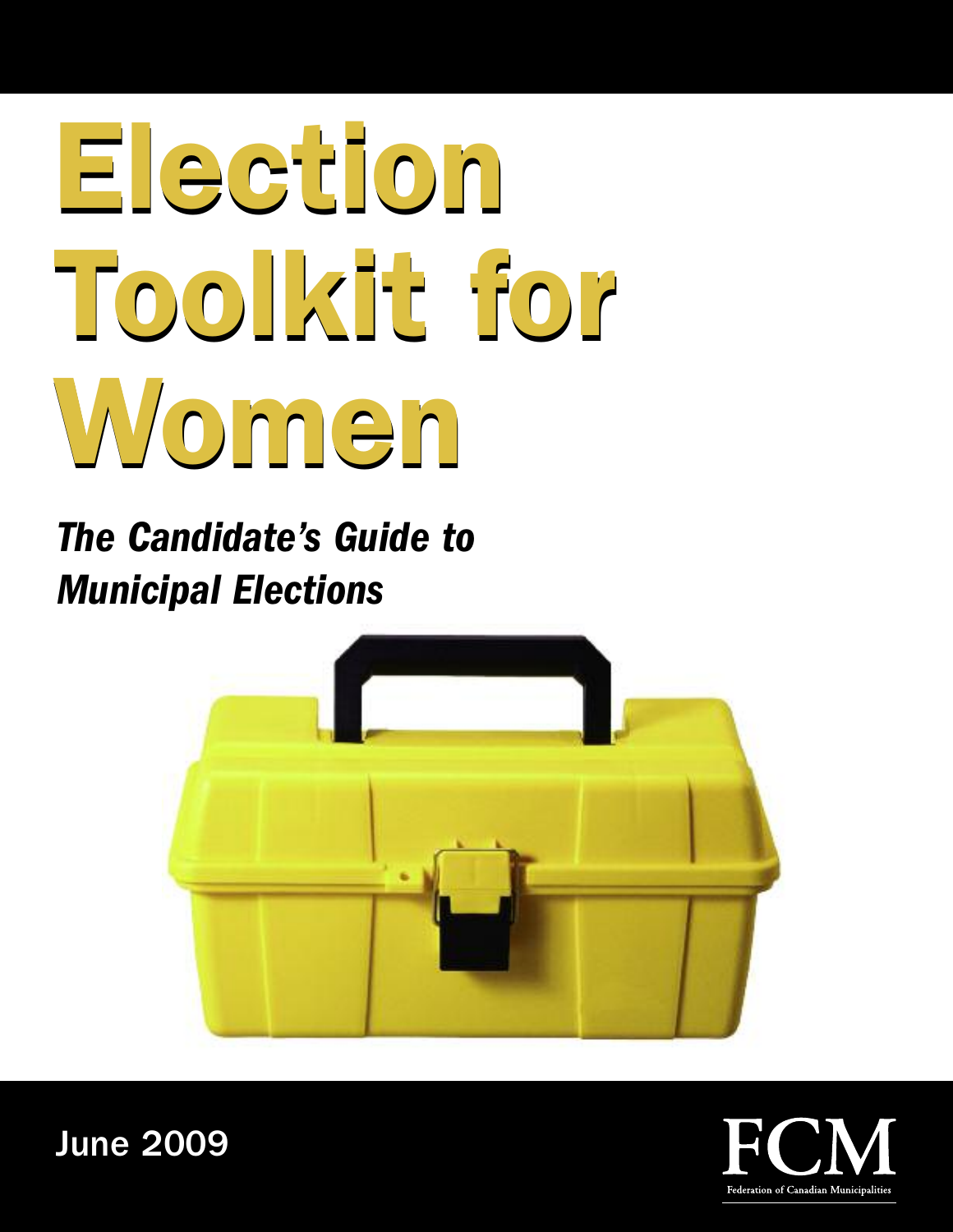## **Table of contents**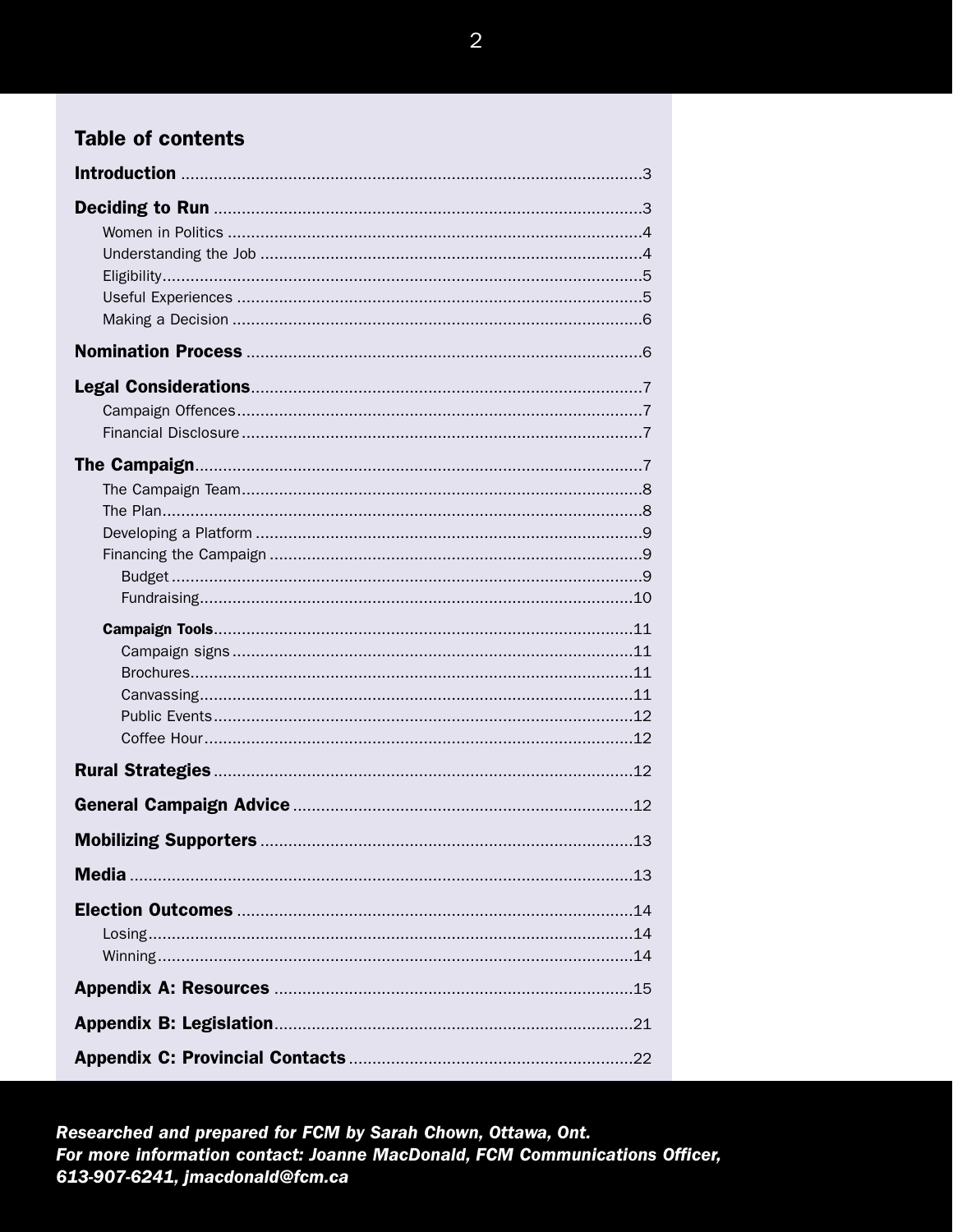## **Introduction**

Municipal government, the order of government that is closest to the people, is well-positioned to influence grassroots change. The Federation of Canadian Municipalities (FCM) believes that change should include increasing the number of women on municipal councils in Canada, where they have been historically under-represented. Women make up 50 per cent of Canada's population but only 23 per cent of municipal councils. The mandate of FCM's Standing Committee on Increasing Women's Participation in Municipal Government is to encourage and support more women's participation in municipal decisionmaking processes, including elected office.

This election toolkit is designed to give women considering running for municipal office an understanding of the job, as well as to provide tips and strategies for running a campaign. There is no one way to approach campaigns and no complete list of things to do or factors to consider. Consequently, this toolkit has been developed based on the experiences of municipal politicians across the country and includes a comprehensive listing of additional resources that you should consult as you consider running for office.

This document is by no means exhaustive. Rather than replicating already existing information, this toolkit seeks to consolidate all of the existing resources and combine them with advice from mayors and councillors across the country. Each section provides a brief introduction to the topic and links to other resources offering more detail. Because many of the specific requirements, rules and regulations vary by province and territory, Appendix A lists additional resources, while Appendix B lists relevant legislation. There is also a comprehensive listing of provincial contacts in Appendix C for candidates who have additional questions or who would like clarification of the rules that apply in their own municipalities.

# **Deciding to Run**

Numerous factors must be considered when considering running for municipal office. They include personal experience, family, community, finances and existing commitments. Ultimately, the candidate must be comfortable with her decision, since she will have to live with the consequences.

Before deciding to run for municipal office, ask yourself why you are running: Is it to get your concerns on the municipal agenda? To push for specific issues in your ward or immediate community? Or are you in the race just to get elected?

Here are some comments from women mayors and councillors who made the decision to run for municipal office.

**"You have to really want to serve the public because if you don't have that goal of serving I think it would become very frustrating. People who run for a oneissue cause get disillusioned early on and aren't happy. You want to help people and make a difference, that's why I ran."**

> *Councillor Kathryn Barnes, Moncton, N.B.*

**"At the time, the municipal council was divided and non-productive, which was very harmful. My interest for Bromont's long-term development, career experiences and capacity to unite people to promote a cause, prompted me to run for municipal office."**

> *Mayor Pauline Quinlan, Bromont, Que.*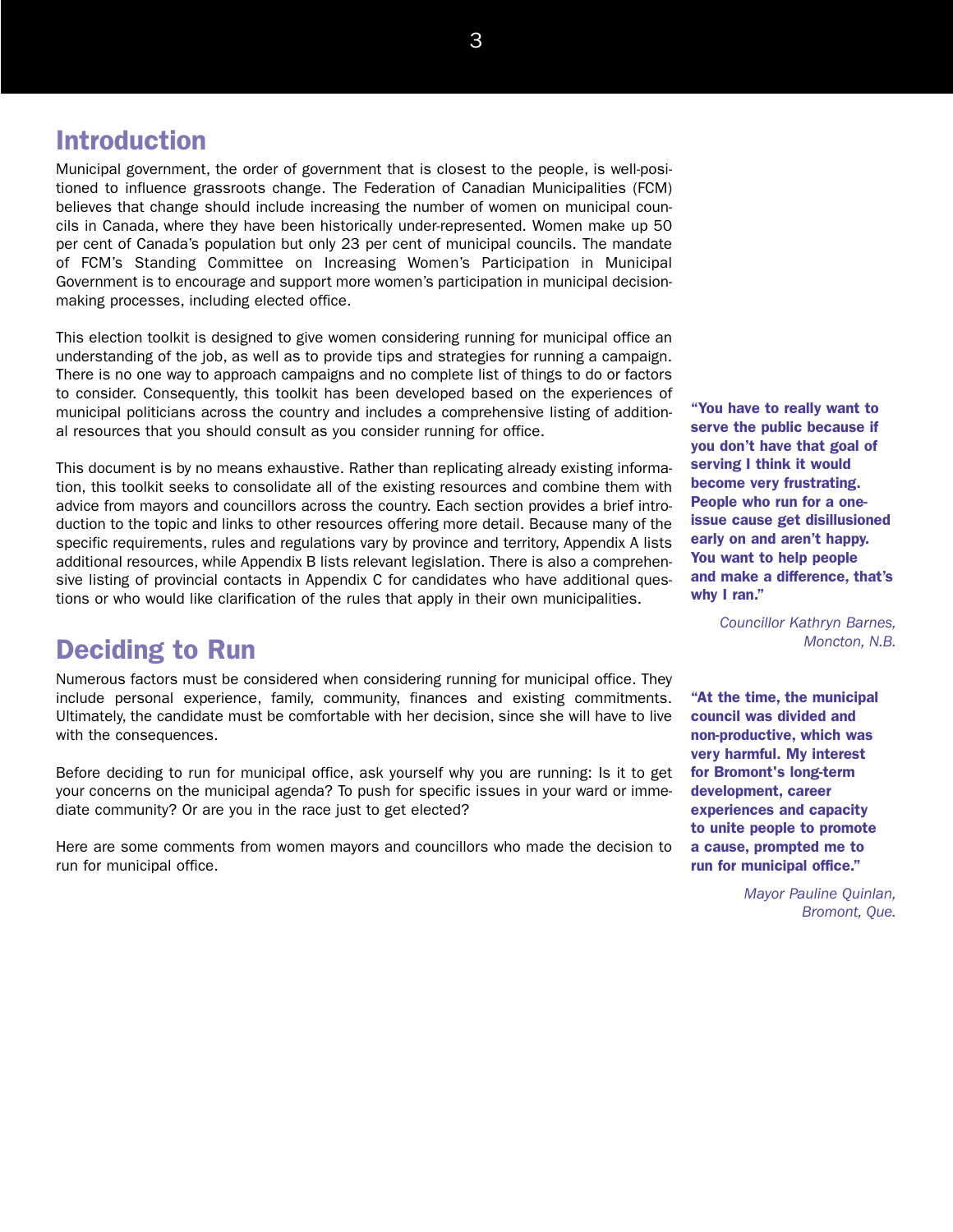**"I entered politics because I believed I could make a difference in my community. I had greater expectations for Brampton and I realized municipal politics was the opportunity to improve the quality of life for families (like my own) and the community."**

> *Mayor Susan Fennell, Brampton, Ont.*

#### **Women in Politics**

The United Nations defines 30 per cent female representation as the minimum required in a government body before policy begins to adequately reflect women's concerns. Currently in Canada, 23 per cent of all municipal politicians are women. FCM's goal is to see women make up 30 per cent of local government councils by 2026. It has developed recommendations, programs and tools to meet the target. This toolkit is one part of its strategy.

It is important that municipal political bodies reflect the demographics of the population as accurately as possible. Governments that reflect the demographics of the community are best equipped to meet the needs of the community. With women at the table, their issues are directly represented and included in all political discussions. Women also take a different approach to the process and the content of policy, which often results in more inclusive and well-rounded discussions around the council table. These are just some of the reasons why it is important for women to be involved in municipal government.

#### **Additional Resources**

Getting to 30% by 2026 ✛ *www.fcm.ca/women* La cible : 30 pour cent ✛ *www.fcm.ca/femmes* Getting to the Gate: Why Consider Politics? ✛ *www.gettingtothegate.com* Pourquoi pas vous? ✛ *http://www.mamr.gouv.qc.ca//publications/legislation/guide\_pourquoi\_pas\_vous.pdf*

#### **Understanding the Job**

Before making a decision to run, it is important to understand the job and what is required of a municipal politician. The job description varies from municipality to municipality; however, the basic components are the same across the country. They include:

- Responding to community concerns;
- Keeping aware of important issues in the community;
- Staying focused on issues that are important to you and bringing them forward to council;
- Participating in debates about by-laws, policies and proposed projects in council and committee meetings; and
- Realizing council members have a dual responsibility to look after voters' concerns as well as the concerns of the municipality as a whole.

The time commitment varies, but the duties of a municipal politician extend beyond the time spent in regular council meetings. Municipal politicians are also required to attend standing committee meetings, as well as to represent council at meetings of boards and agencies, various professional development events, and local events promoting the municipality. Depending on the size of the municipality and the individual's level of commitment, the position can become a full-time job. The best way to gauge the time required is by talking to those who are currently elected in your community. It is important to be prepared to commit the amount of time required in order to ensure that you are fulfilling the expectations of your community. It is also important to consider how this commitment will affect your other obligations and activities. Find out how long the council terms are in your community; terms vary by province and territory.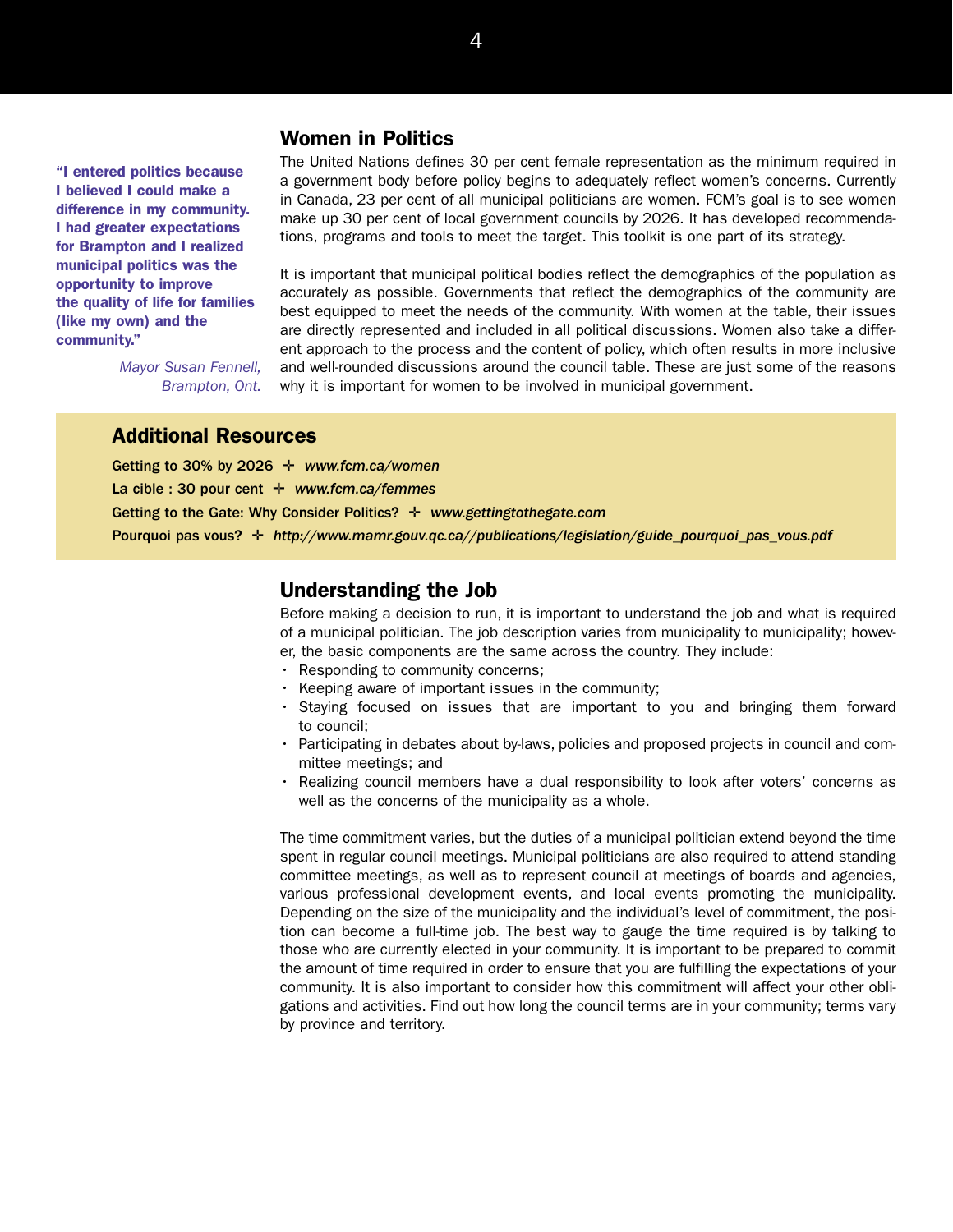Some challenges and barriers are particularly relevant to women candidates. Being aware of these factors will ensure candidates are prepared to overcome them. The Canadian Labour Congress Guide for Candidates has a list of these considerations. Currently elected mayors and councillors have also identified the following barriers for female candidates to consider before running for municipal office:

- Juggling the traditional roles as primary caregiver for parents and children with a role in public life;
- The attitude that men are better suited to politics;
- Getting access to funding;
- Being comfortable in the aggressive world of politics; and
- Being scrutinized in the media, sometimes more harshly than male counterparts.

The best way to overcome these barriers is by taking advantage of the resources that do exist, such as mentoring and networking opportunities with other women in politics; using the Internet and local libraries to conduct research; relying on human resources among the candidate's supporters; and childcare allowances where provided.

#### **Additional Resources**

Running for Municipal Government ✛ *www.ma.gov.nl.ca/ma/municipal\_training.html*

### **Eligibility**

In addition to feeling personally prepared, there are also eligibility criteria for all candidates. Again, these vary by province and territory. However, the criteria generally require candidates to hold Canadian citizenship; be at least 18 years old; meet a residency requirement as a property owner; be free of any conflicts of interest; be eligible to vote and not disqualified under any other legislation. Consult the provincial and territorial guides and legislation listed in Appendix A and B for details pertaining to your jurisdiction.

#### **Useful Experiences**

A variety of factors will contribute to success in municipal government. The following is a list of experiences that are particularly useful in preparing for municipal politics. It is by no means exhaustive. The list includes:

- Community involvement;
- Attendance at council meetings (in your area or elsewhere);
- Union involvement;
- Experience in federal, provincial/territorial or municipal politics;
- Attendance at candidate campaign schools;
- Professional employment and contacts;
- Academic preparation at university or college;
- Volunteering on other candidates' campaigns;
- Participation in municipal, provincial or federal committees;
- Experience as a school board or parks board trustee; and
- General knowledge and understanding of the skills needed to effectively participate in the community and local government.

*Many of these experiences involve similar skill sets including organization, leadership, balancing various demands, providing service to the community, working with people and knowledge of basic political structures. Additionally, candidates who are already established in the community through some type of involvement have an advantage. However, all that is required is an awareness of the issues at municipal council, and a desire to do something about them.*

**"I belonged to volunteer non-government organizations (NGOs) concerned about the environment and social justice that were municipal issues…You can only make so many presentations to council before you decide you should try out the other side of the table."**

> *Councillor Shelagh Montgomery, Yellowknife, N.W.T..*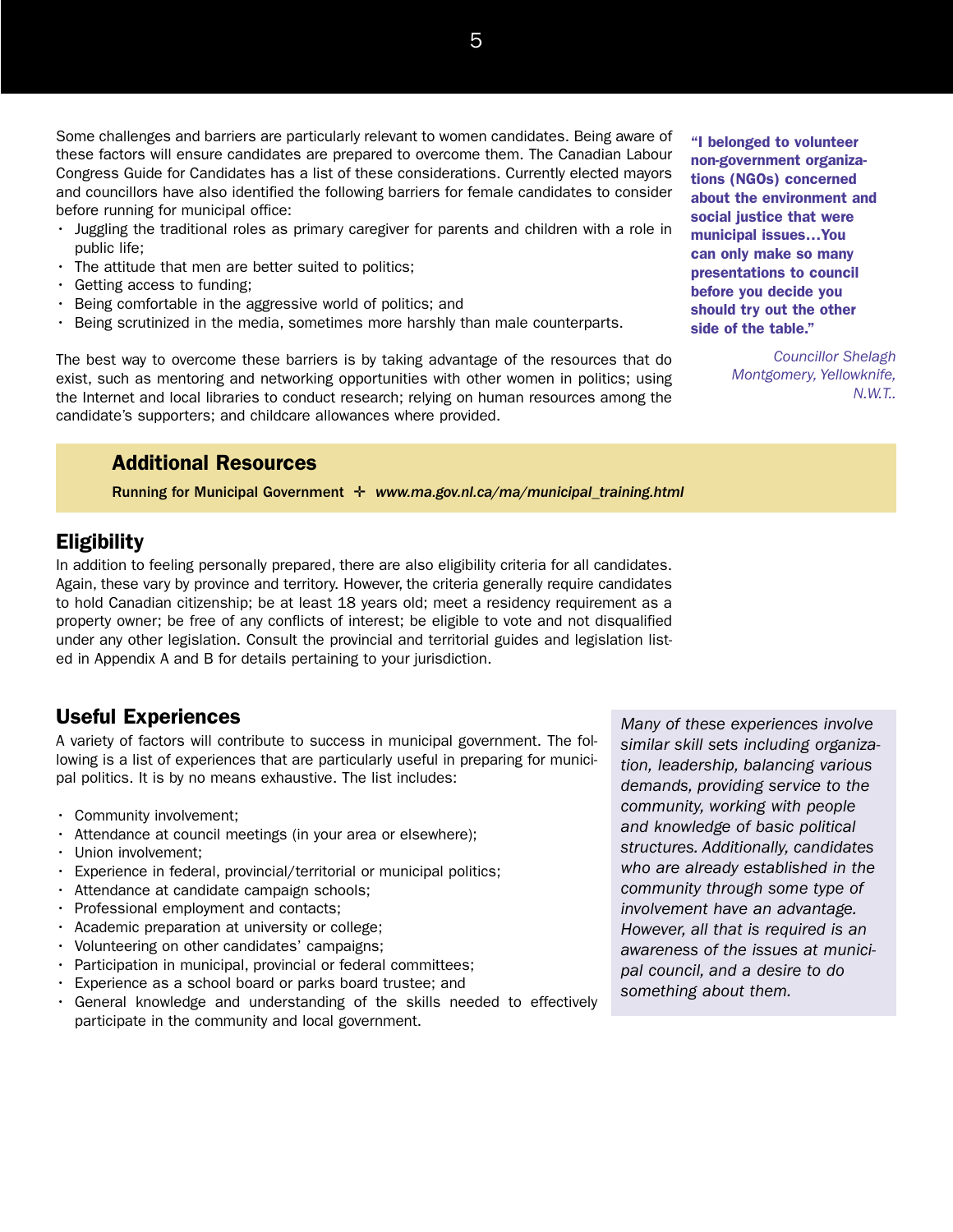**"You have to be interested in people and you have to be interested in their issues. If you are, and are prepared to put the time in, you can succeed in municipal politics."**

> *Councillor Suzanne Anton, Vancouver, B.C.*

#### **Making a Decision**

Ultimately, the candidate must be personally comfortable with her decision. Elected mayors and councillors offered the following advice in making the final decision to run for municipal government:

- You must make the decision to run yourself, with the help of your immediate family and your closest friends.
- Do not doubt your abilities; you are capable.
- Remember that deciding to enter politics should not be about a career; it could be short lived.
- Know that participating in municipal government will have a major effect on your life.
- Understand the full commitment of the job.
- Have a genuine interest in serving your community.
- Don't run exclusively for one issue.
- Be prepared to lose.
- And be prepared to win!

Equal Voice, a non-partisan, non-profit organization working to promote the election of more women in all orders of government, has produced a comprehensive online tool for women considering politics in all orders of government. Called *Getting to the Gate*, it includes a selfassessment section with questions and surveys to help determine a candidate's personal strengths and weaknesses and readiness to pursue politics.

#### **Additional Resources**

Canadian Labour Congress Guide for Candidates, p.8-14 ✛ *www.canadianlabour.ca* Getting to the Gate: What Do You Need? ✛ *www.gettingtothegate.com*

## **Nomination Process**

In order to formalize a decision to run, candidates must complete the nomination process. Since this varies among jurisdictions, consult the information relevant to your jurisdiction. Most provinces and territories have published a guide for municipal candidates that outlines the steps involved in the process.

Potential candidates should note that some cities, such as Vancouver and Montreal, have municipal political parties. Candidates running in cities in which the party system operates should seek advice from elected persons in their individual areas on how to proceed with the nomination process.

Nomination papers, provided by the municipality, must be filed in person by a certain date. These papers usually require the candidate's name, the office to which she is being nominated, her address, and the names and addresses of her nominators. The required number of nominators varies by province or territory. As well, the candidate must provide a written statement of consent and a declaration that she is eligible for nomination. Some jurisdictions require financial disclosure statements at this time.

In order to file their nominations, candidates must pay a fee. The fee is refundable under certain conditions, such as if you are elected or if you receive a minimum percentage of the vote.

It is important to fill out all forms accurately and meet deadlines. Incomplete or late forms will not be accepted.

#### **Additional Resources**

Canadian Labour Congress Guide for Candidates, p.27-28 ✛ *www.canadianlabour.ca*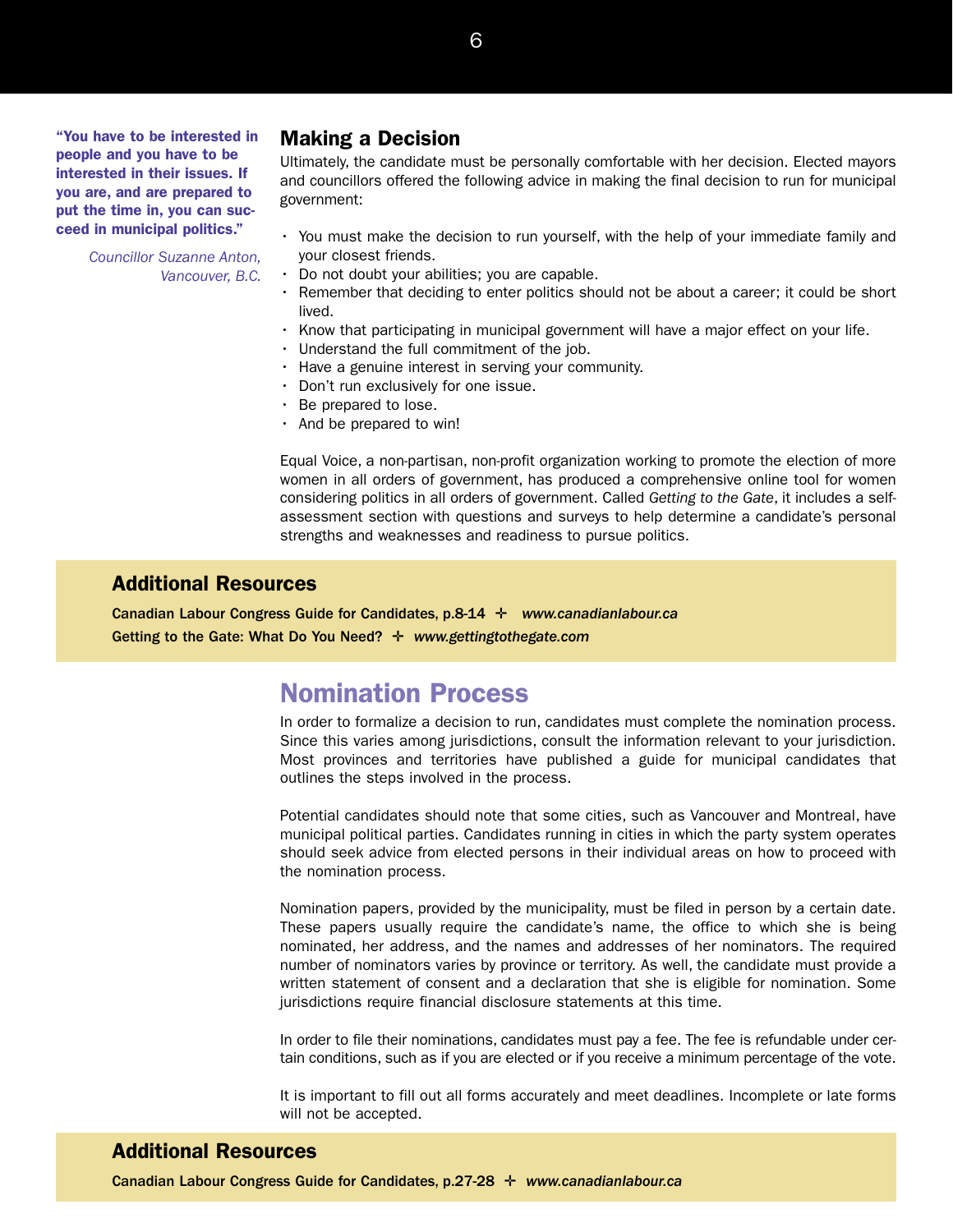# **Legal Considerations**

#### **Campaign Offences**

In addition to running all aspects of a campaign, candidates are responsible for being informed in advance as to various campaign offences. Committing any one of these offences can lead to disqualification. Penalties vary among jurisdictions.

The most serious offences have to do with buying or coercing votes and includes intimidating electors. This is seen as undermining the democratic nature of the election and the fundamental concept of allowing citizens to choose their leaders.

To ensure fair and ethical conditions for the election, campaigning on election day is not permitted within a certain distance of polling stations. Additionally, the candidates themselves are not allowed within a certain distance of a polling station. Candidates should vote in advance polls or as early as possible on election day. Consult local legislation for rules in the appropriate jurisdiction.

#### **Financial Disclosure**

It is extremely important to be aware in advance of the rules governing financial disclosure of your election expenses and campaign contributions. There are severe penalties, ranging from fines to disqualification from office. These rules vary by province or territory, so be sure to consult the appropriate legislation and do not hesitate to contact your municipal officer for clarification.

The key is to keep accurate, detailed records. Financial disclosure usually requires a list of all expenditures throughout the campaign; a breakdown of financial contributions with names and addresses of donors who contributed above a specific amount; and information on what happened to any extra funding at the end of the campaign. These documents must be filed with the municipal officer by a certain date following the election and are usually made available to the public.

Keep in mind that some jurisdictions also require disclosure of expenses once elected to office.

# **The Campaign**

Once the candidate has formalized her bid for office via the nomination process, it is time to begin the campaign. **If a candidate does not already have a high profile in the community, it will be important to start campaigning early.** Although the campaign is not long, the candidate will spend a significant amount of time developing material, canvassing, participating in election events, fundraising and meeting voters. It is a very busy time. Candidates are encour-

aged to consider attending a campaign school if there is one in the area. These are helpful networking events that bring together women with election experience and those who are running for the first time. Not only do these schools provide candidates with information on how to run a campaign, they are an excellent opportunity to hear a first-hand perspective on municipal politics.

As soon as you decide to run, start letting people know of your decision. People may want to help you with your campaign or will say that they'll support you. The important thing is to get your name out in the community and begin to cultivate potential voter support.

The more people who know you or your name, the better your chances of being elected!

*\* Candidates should confirm the campaign period in their municipality. There are often restrictions on campaign activity outside the specified period.*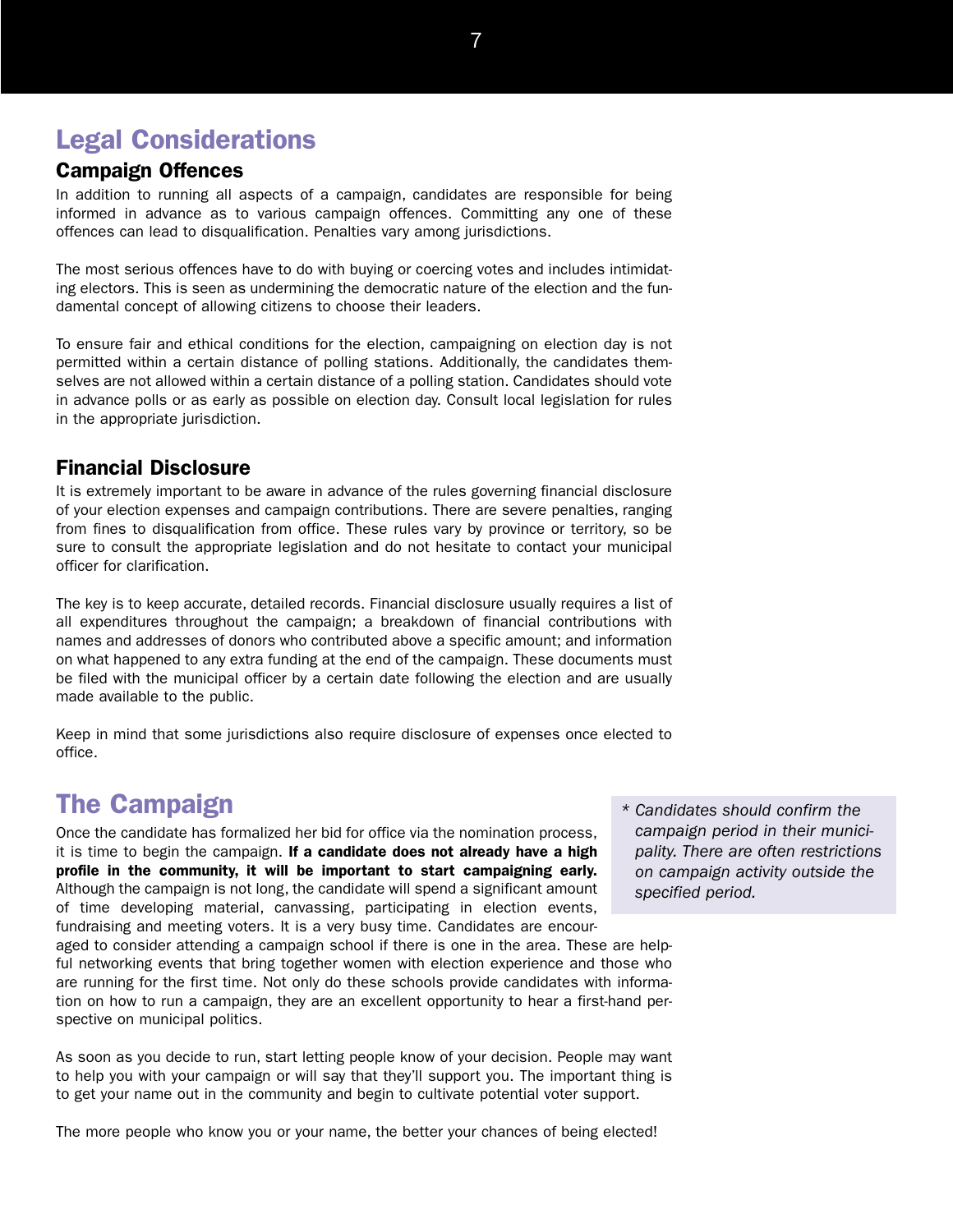#### **The Campaign Team**

The make-up of the campaign team that the candidate assembles to help get her elected is crucial. This team is responsible for organizing all aspects of the campaign, from fundraising to knocking on doors to communication. Each candidate will have her own preferred method of structuring and managing the team. However, it is important that all team members are able to work together toward the common goal of getting the candidate elected.

When choosing a campaign team, the candidate must consider her personal strengths and weaknesses, both in terms of campaign skills and contacts in the community. Ideally, she will be able to put together a campaign team that can complement her abilities. This will ensure a well-rounded campaign team. Some municipal politicians advise against involving close friends and family in the team, while others have benefitted from their help. The candidate must also consider how much decision-making power her campaign team has. Ultimately, the candidate must be comfortable with the team she chooses.

Generally, the campaign team will include a manager, responsible for overseeing the entire operation; a fundraiser; a communications coordinator; a canvassing organizer; and a treasurer to account for all expenditures and contributions. In larger campaigns, it may be useful to include a volunteer coordinator.

#### **Additional Resources**

Getting to the Gate: How to? Team Building ✛ *www.gettingtothegate.com* Municipal Elections: What You Need to Know ✛ *www.municipaltraining.nf.ca* Municipal Elections Toolkit, Page 8 – Canadian Union of Public Employees ✛ *www.cupe.ca*

#### **The Plan**

The key to a successful campaign is good planning. This can be done before or after establishing a campaign team, although it is often helpful to have input from the campaign team during the planning stages. It helps to ensure that all members of the team are on the same page throughout the campaign. The more comprehensive the plan, the fewer decisions will have to be made in the heat of the moment and the team will have a greater capacity to adapt and respond throughout the campaign period.

One of the most valuable campaign and planning tools is an information database. This contains the names and numbers of potential supporters. Candidates should start developing an information database as soon as they decide to run for municipal office, which could be one year or more in advance of an actual election campaign. The main purpose of the information database is to store the names and numbers of people who say they will support you or work for you during the campaign. This database should be considered a living document, which can be updated throughout the campaign and beyond.

A timeline is also one of the best planning tools. It is a chronological list of tasks, events, interviews, deadlines, and other events of importance which details what must be done throughout the campaign period. This helps ensure that nothing is overlooked. The following additional resources have comprehensive lists of common components of a campaign.

#### **Additional Resources**

Getting to the Gate: How to? Team Building *?* Your campaign calendar *?* Sample planning list ✛ *www.gettingtothegate.com*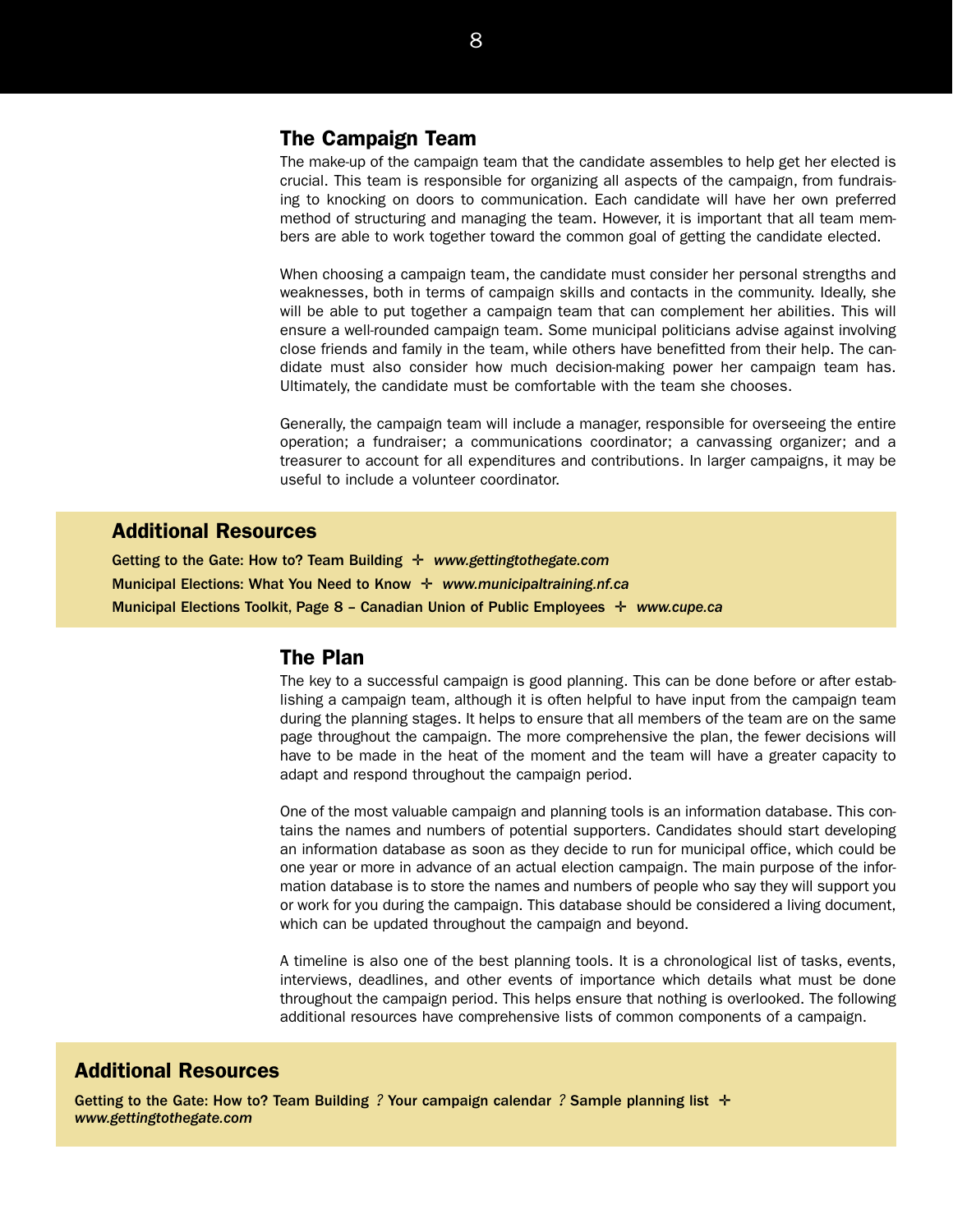## **Developing a Platform**

It is important for candidates to develop a campaign platform. Certain candidates will choose to run on a specific issue that can form the basis of their platform even before they formally declare their candidacy. For candidates who are not motivated by a specific issue, their platform will likely be influenced by a number of factors and develop over time.

Candidates who want to stand out in the field can develop their own personal brand. You can do this by educating the voters about what your passions are and where you stand on certain issues.

During this process it is important to remember that council decisions require majority support. Therefore, candidates should not personally promise anything that is dependent on other council members. When it comes to making promises and taking a position during an election, municipal politicians advise that honesty and integrity must underpin all aspects of a platform.

Here are some platform tips:

- Make promises you believe in;
- Take a stand on issues, but do not promise that position will be implemented;
- Do not limit yourself to "women's issues";
- Promise to stand up for certain projects;
- Do as much research as possible into every issue and promise you are making;
- Emphasize a value-based platform rather than a specific promise regarding an issue;
- Talk to people who have lived in the community for a long time and listen to their perspectives on what works and what doesn't work in terms of politics and governance.

## **Financing the Campaign**

*Budget*

The budget in any campaign plan ensures that all materials can be paid for. It is important to be realistic about all costs to ensure that the campaign is wellfinanced throughout its duration and that expenses can be prioritized. The budget and overall campaign plan must be developed in tandem to ensure there will be sufficient funds to purchase the necessary materials.

*Record keeping is essential in regard to all expenditures and contributions. Be sure to consult 'Financial Disclosure' in the Legal Considerations section and adhere to local regulations.*

The following sample budget on page 10, gives you an idea of the types of expenses that are incurred during an election campaign.

**"If you're too specific, you're leading the public astray because you aren't able to be a fortune-teller. What people require in terms of a platform are broad brush strokes that include principles you stand on and how you will engage the community in decision-making."**

*Councillor Pam McConnell, Toronto, Ont.*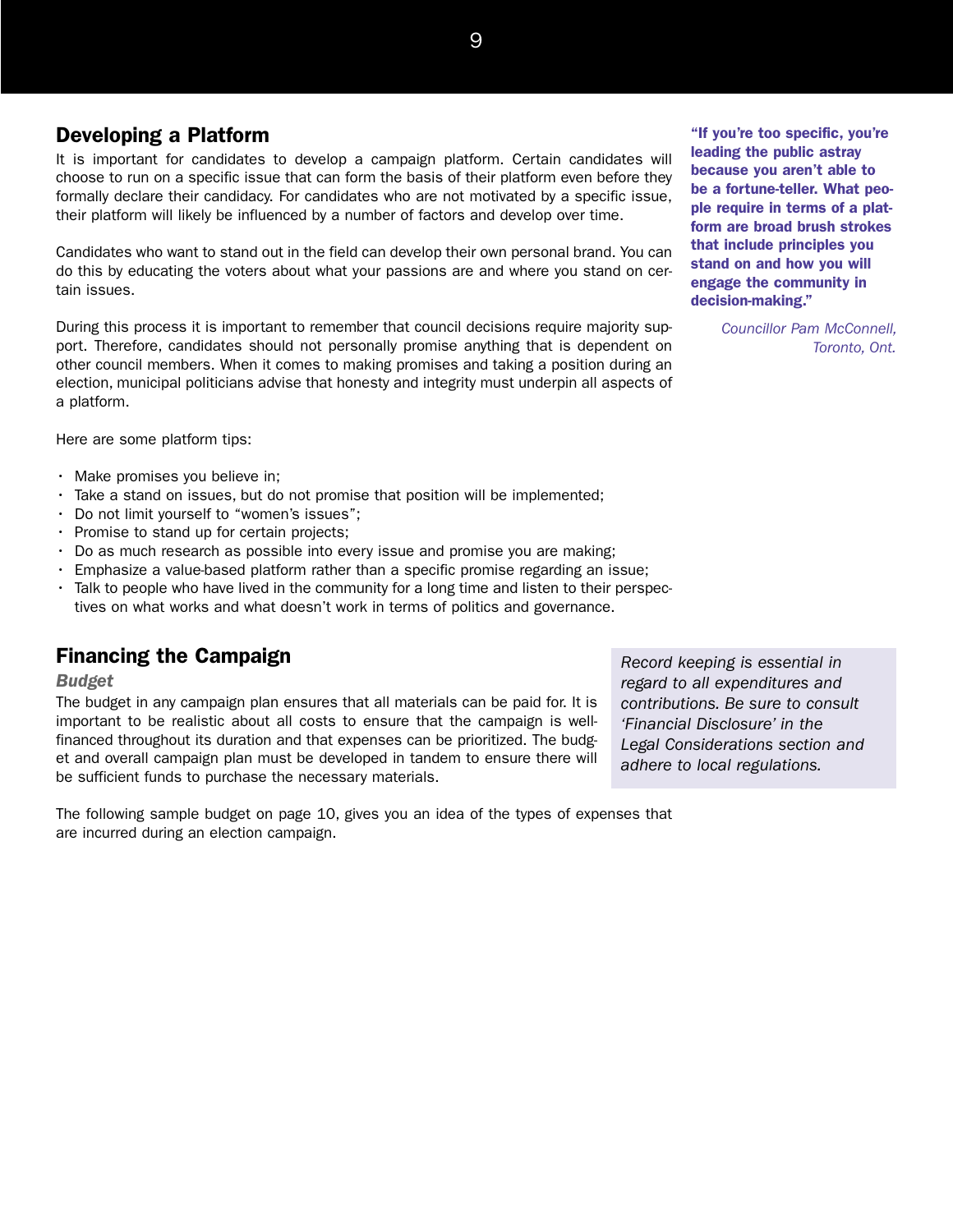#### *Sample Budget*

| Sample Campaign Budget                   |      |                                                                     |
|------------------------------------------|------|---------------------------------------------------------------------|
| Limit =                                  |      |                                                                     |
|                                          |      | Be aware of the allowable limit in budgeting grocess, if applicable |
| <b>Item</b>                              | Cost | Notes                                                               |
| Office and campaign operations           |      |                                                                     |
| Office rental                            |      |                                                                     |
| Office insurance                         |      | You may not need to purchase all of these items; however,           |
| Furniture rental                         |      | candidates must be aware of rules for disclosure of materials       |
| Computer                                 |      | acquired from other sources (ie, personal equipment).               |
| Phones                                   |      |                                                                     |
| Office supplies                          |      | Paper, folders, other office supplies                               |
| Main leaflet                             |      | Brochure for widespread distribution                                |
| Candidate Cards                          |      |                                                                     |
| Special leaflets                         |      | Other binguages, community specific liberature.                     |
| Vote at cards                            |      |                                                                     |
| Photos, leaflets & cards design          |      |                                                                     |
| Signs                                    |      |                                                                     |
| Campaign events                          |      | Coffee, rentals for community consultation, planning meeting        |
| Advertising                              |      | Web registration, community newpaper ads, phone e-day               |
|                                          |      | broadcast, baseball cards, rack cards, buttors, t-shirts            |
| Staffing                                 |      |                                                                     |
| E-Day                                    |      | E-day refreshments, lists, sheets                                   |
| Sub-Total                                | 1    |                                                                     |
|                                          |      |                                                                     |
| Administration and Appreciation Expenses |      |                                                                     |
| E-day and appreciation events            |      | Victory party, central staff appreciation lunch                     |
| Volunteer & donor thank you letters      |      |                                                                     |
| Audit                                    |      |                                                                     |
| Bank Charges                             |      |                                                                     |
| Credit Card charges<br>Sub-Total         | \$   | If fundraising with credit cards.                                   |
|                                          |      |                                                                     |
| Fundraising                              |      |                                                                     |
| Events                                   |      | Dinners, etc.                                                       |
| Mailmas                                  |      | Est. \$1.00 per contact with return postage                         |
| Receipts                                 |      |                                                                     |
| Callers or fundraising agency            |      | \$12/hour for fundraisers X 200 hours.                              |
| Sub-Total                                | \$   |                                                                     |
| Contingency room limit                   | s    | Be careful to not accidentally go beyond limit - leave some room    |
|                                          |      |                                                                     |
| <b>Total Campaign expenses</b>           | \$   |                                                                     |

The amount of money required to run a campaign depends on factors such as the size of the community; whether the municipality elects councillors at-large or in a ward system; the position the candidate is seeking (municipal councillor, regional councillor or mayor); and the professional expertise of the candidate's campaign team.

Election expenses can range from \$3,000 to \$10,000 for ward councillor candidates and from \$5,000 to \$10,000 and up for regional councillor candidates. Mayoral candidates can easily spend \$15,000 to \$45,000. In large cities, like Toronto, these numbers can be much greater. However, Toronto provides a rebate of 75 per cent of contributions made to municipal election candidates under \$300. In Vancouver, the costs can be considerably higher, costing up to \$70,000 to run a campaign for an at-large councillor. The higher costs can be attributed to the fact that at-large candidates in the Vancouver area must reach up to 600,000 voters during an election campaign.

There is no minimum amount of money that must be spent in order to run a successful campaign. These numbers are provided to give candidates a general idea of the actual cost of running. Campaigns do not have to be expensive. Use the expertise and skill sets of people who are supporting you and take the time to shop for good prices.

#### *Fundraising*

Asking people to support a candidate by making a direct financial contribution to her campaign is the most effective way to raise money. Although many people, especially women, are uncomfortable doing so, it is often the best way to approach fundraising. Some typical fundraising activities include a wine-and-cheese party, dinner-dance events, an open house, or an arts presentation.

If the candidate is not well known in the community, it may be helpful to use the names of some key supporters, especially if they have a profile within the community, to help establish the candidate's credibility. However, be sure to ask permission of those individuals before using their names.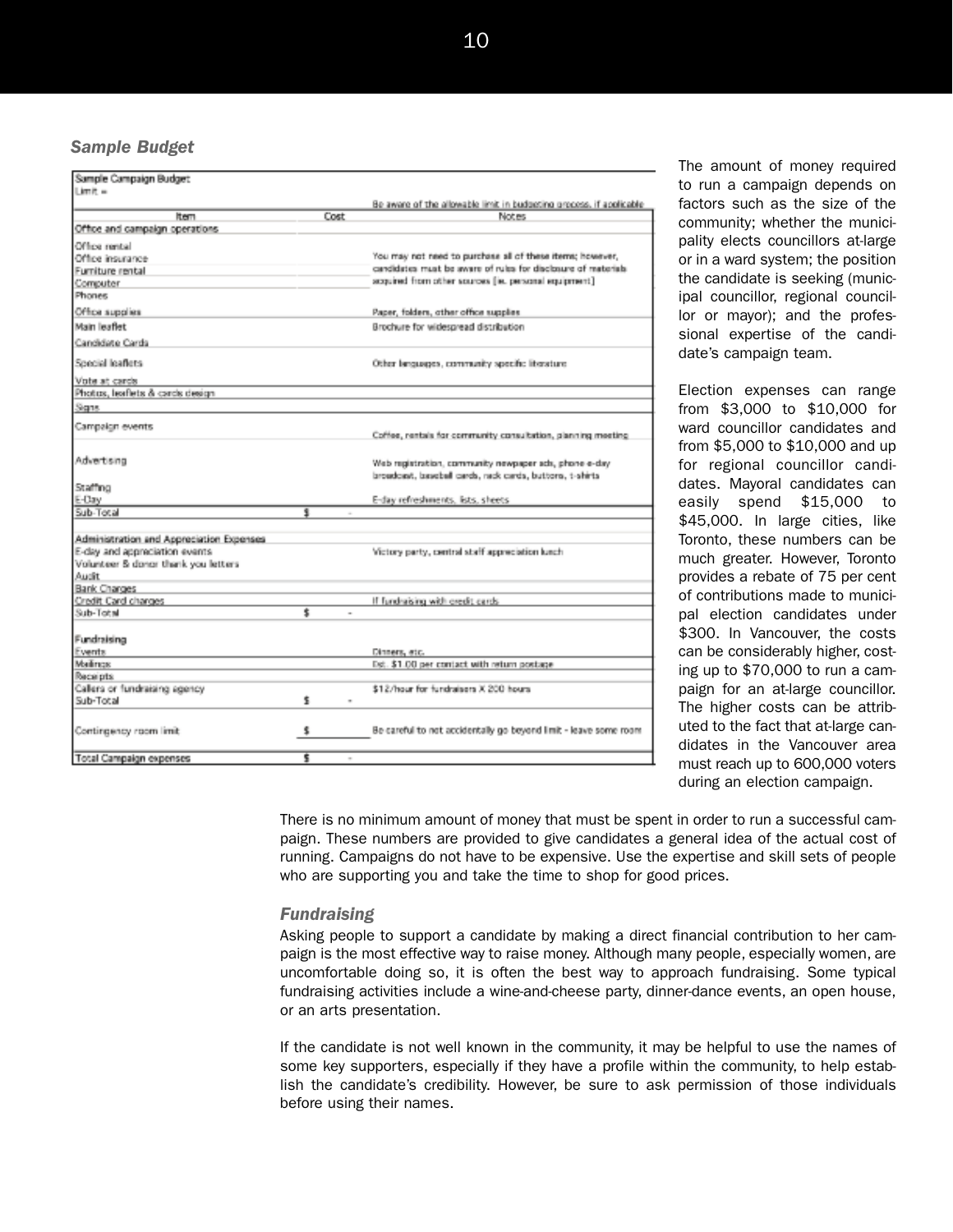In addition to raising money to finance the campaign, fundraising events can also give candidates the opportunity to meet supporters in an informal setting. These fundraisers can be used to connect with voters who haven't committed to a candidate yet or allow candidates to solicit volunteer help or specific expertise. It is important to be aware of the rules that apply to fundraising events.

#### **Campaign Tools**

#### *Campaign Signs*

A key tool in election campaigns, signs raise the candidate's profile within the community. Many candidates believe signs are the most visible and influential part of an election campaign and a good indicator of their support. Candidates should take note of where supporters live, so they can ensure that their signs are displayed in as many key intersections as possible. Also note that most jurisdictions have rules governing the size and content of signs, as well as dates that they can be displayed.

#### *Brochures*

Brochures are a very traditional means of communicating with the electorate. They can either be mailed or delivered during door-to-door canvassing. Most mayors and councillors recommend door-to-door canvassing as it gives candidates an opportunity to make personal contact with voters and listen to their individual issues. Brochures should be easy to read and provide contact information for the candidate's campaign office or other contact numbers. Candidates may also consider listing their campaign events as well as information about election day. Councillor Linda Rydholm of Thunder Bay, Ont., suggests "personalizing" brochures to neighbourhoods, especially if you have specific experience or goals in each. If so, make sure the appropriate brochures are distributed in each neighbourhood.

#### *Canvassing*

There are three types of canvassing: door-to-door, telephone and the street campaign. The latter can take the form of sticking cards into voters' hands and asking them to vote for their candidate. It could also take the form of a Burma-Shave sign campaign in which a series of signs are placed on the sides of roads, each containing one line that rhymes with the other, with the last sign displaying the candidate's name.

Many jurisdictions allow candidates access to the list of registered voters that contains names, addresses and phone numbers which are useful in carrying out canvassing. All types of canvassing can be done by volunteers, however, most women politicians recommend that the candidate herself meet as many voters as possible. It is important to ensure that both candidates and their volunteers are extremely polite, patient and respectful on the campaign trail.

## **Safety First!**

*When canvassing, take appropriate safety precautions. Councillor Jane Mitchell, Regional Municipality of Waterloo, Ont., has the following safety tips for candidates:*

- *• Canvass with another person;*
- *• If you must canvass alone, take a cell phone, lock your car when you leave it, and use the general safety precautions that most women use when out and about;*
- *• Do not go into people's homes if invited. It will slow down the canvass and could be dangerous;*
- *• Canvassing after dark (and most municipal elections are in the late fall) is difficult as many people will not open their doors to men or women;*
- *• Try to canvass between 4 to 7 p.m., an optimal time to catch voters at home;*
- *• Have call display on your phone; and*
- *• If you have a campaign office, do not leave a volunteer alone in the office.*

#### **Additional Resources**

Municipal Elections Toolkit, Pages 9-10 – Canadian Union of Public Employees ✛ *www.cupe.ca*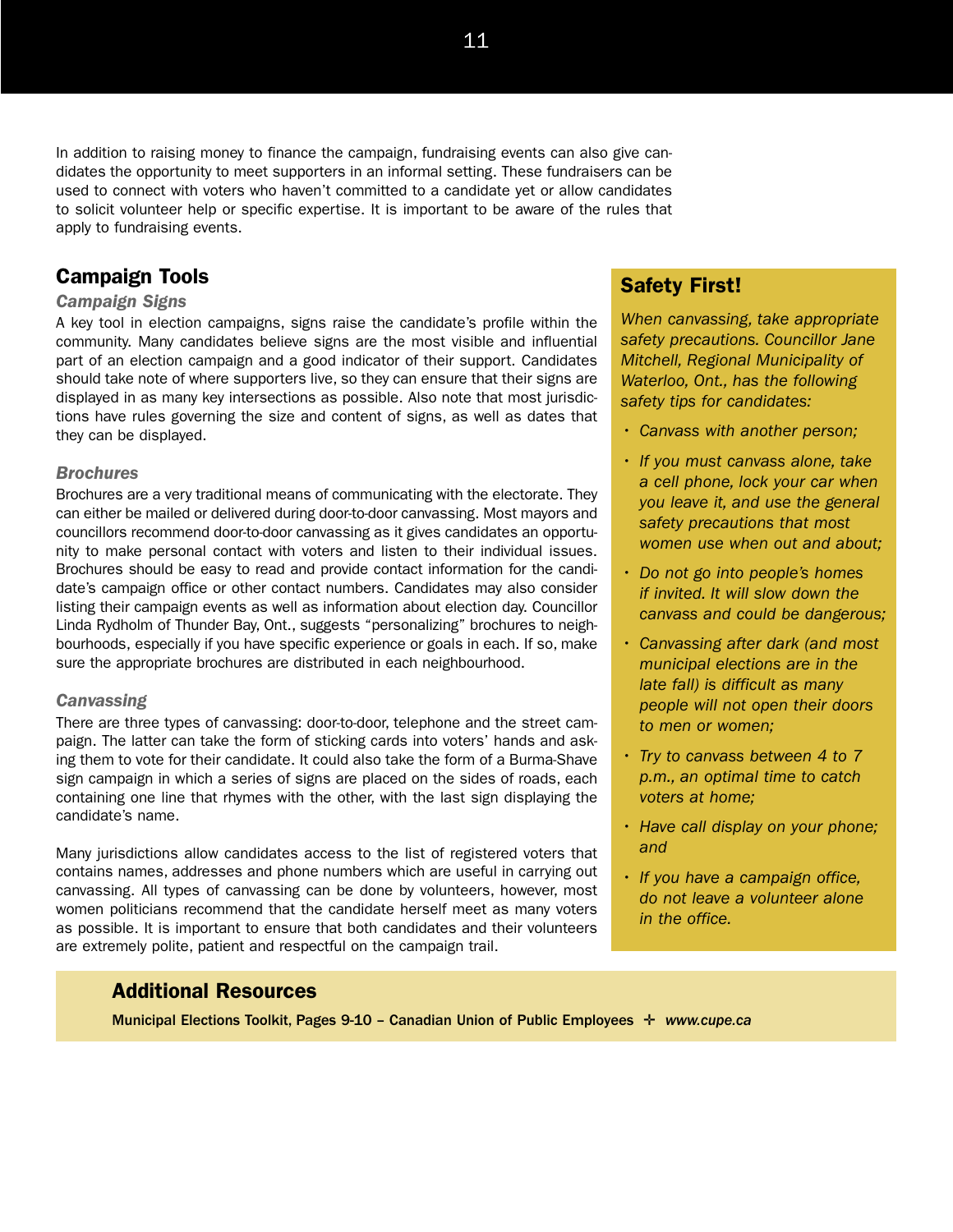#### *A Note on Volunteers*

*Candidates often rely on volunteers to canvass, carry out administrative tasks, communicate with the media and complete other jobs required throughout a campaign. It is important to follow through with anyone who offers to contribute their time to the campaign. Not accepting offers of help can turn voters off or leave them with the wrong impression.*

#### *Public Events*

There may be opportunities for public debates or roundtables. Candidates should participate in these events as much as possible because they are often well-attended and receive prominent coverage in the local media. By participating, candidates increase their profile and ensure their ideas are heard.

#### *Coffee Hour*

Candidates can host a "coffee hour" in their homes or the home of someone in the area. Invite a small group of neighbours and use it as an opportunity for an informal question and answer session. When scheduling such an event, consider the schedules of the people you are trying to reach. For instance, if you are trying to target women, schedule the event when their children are at school.

## **Rural Strategies**

While many of the strategies discussed in this toolkit can be applied in a rural setting, running a campaign in a rural area can be particularly difficult as homes are spread out. It may not be possible to go to every door.

Being aware of this challenge will help candidates plan a strategy that works. If it is at all possible, make every effort to go door-to-door. In addition, provide opportunities for the community to come to you, through events such as coffee houses or other community events, such as dinners, dances or all-candidates' debates.

Sign placement is also an important strategy in rural communities. While campaign signs on lawns will not have the same exposure in a rural community as in an urban setting, it is important to choose major intersections and gathering places such as churches, community centres or local shops to place your signs. Check local bylaws to ensure your signs are not displayed illegally.

Rural candidates may also differ from urban candidates in that they operate their campaign offices out of their homes. This drastically cuts down on overhead costs, but also makes it imperative for rural candidates to publicize their contact information. Voters need to know how they can get in touch with candidates to discuss the issues.

*Take advantage of existing events and networks: go to places where people congregate, such as community events. This is particularly true in rural areas, where it is often difficult to cover the entire area because of the distance between homes.*

## **General Campaign Advice**

Here are some more campaign tips from currently-elected municipal politicians:

- Get to know your community, the voters and the issues personally;
- Develop a specific campaign strategy that tells you what, when and where things need to be done;
- Brand yourself with strong taglines, signs and brochures;
- Practice your public speaking skills: Speak simply and factually, do not move your head and arms to convey your point;
- Use the personal touch; for example, handwrite "Sorry, I missed you" notes on campaign literature;
- Ensure clear, succinct and consistent messaging is on all of your campaign literature;
- Seek professional help for graphics, signage and oral communication;
- Connect with and drum up support from "typically male" bases: hockey teams, coaching sports, business groups;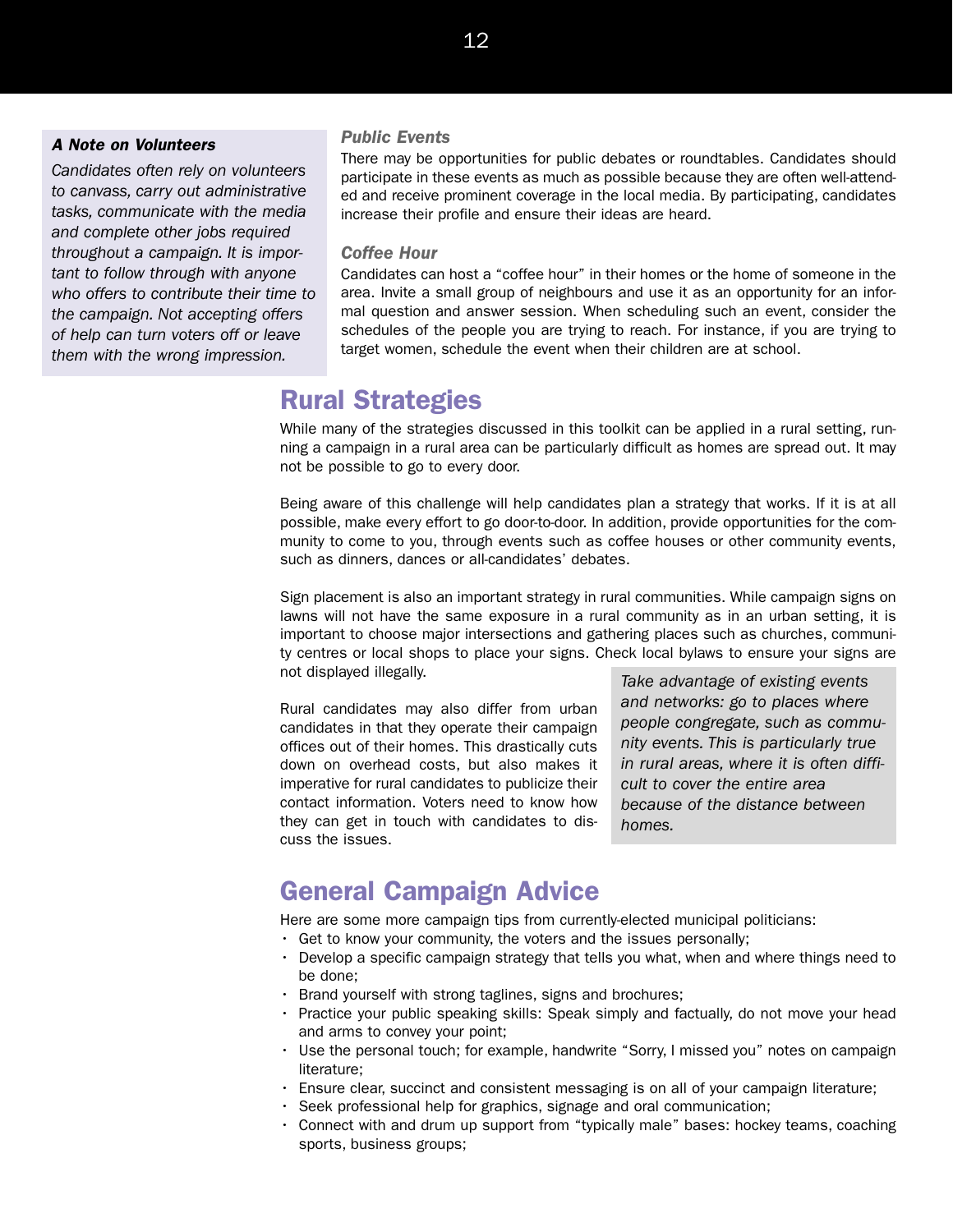- Form a core group of friends/supporters/cheerleaders who are not on your campaign team and who can keep your morale and energy high during the campaign;
- Build a network of supporters that cross many boundaries, not just in your own field, but throughout the whole community;
- Develop two or three "specialties", but still be able to reach out into the community; and
- Do not take what the media or your opposition says about you personally.

#### **Additional Resources**

Municipal Elections Toolkit, Pages 9-10 – Canadian Union of Public Employees ✛ *www.cupe.ca* Yukon Election Workshop Presentation ✛ *www.ayc.yk.ca/municipal-elections.htm* À table, Mesdames! ✛ *http://bv.cdeacf.ca/CF\_PDF/2005\_04\_0001.pdf* Je pose ma candidature ✛ *http://www.mamr.gouv.qc.ca/electionsmunicipales/jepose/pose.asp*

# **Mobilizing Supporters**

On the day of the election, it is useful to contact all of your identified supporters and ensure that they are able to get to the polling station. Additionally, campaign teams can help facilitate transportation or childcare for supporters if necessary.

#### **Additional Resources**

Municipal Elections Toolkit, Pages 9-10 – Canadian Union of Public Employees ✛ *www.cupe.ca*

## **Media**

There is usually significant media coverage during municipal elections. The amount and consistency of attention will depend on the size of the municipality and the position for which the candidate is running. As a general rule, however, reporters will want to interview every candidate at least once throughout the campaign.

Do not be intimidated by reporters. They need information from the candidate to produce their stories as much as the candidate needs media coverage to project her image and inform voters about her platform. It is a mutually beneficial relationship.

That said, you must be careful about what you say to reporters and, as much as possible, determine what you want to say in advance of an interview. Answering reporters' questions with short and concise answers is a useful strategy that helps you avoid having your words misconstrued or taken out of context. The candidate may want to rephrase the same short and concise answer several ways. This gives reporters a choice in the piece of information or sound bite they use in their story. Some candidates find it useful to prepare speaking notes and draft responses to questions (when possible) in advance.

#### **Additional Resources**

Municipal Elections Toolkit, Page 5 – Canadian Union of Public Employees ✛ *www.cupe.ca*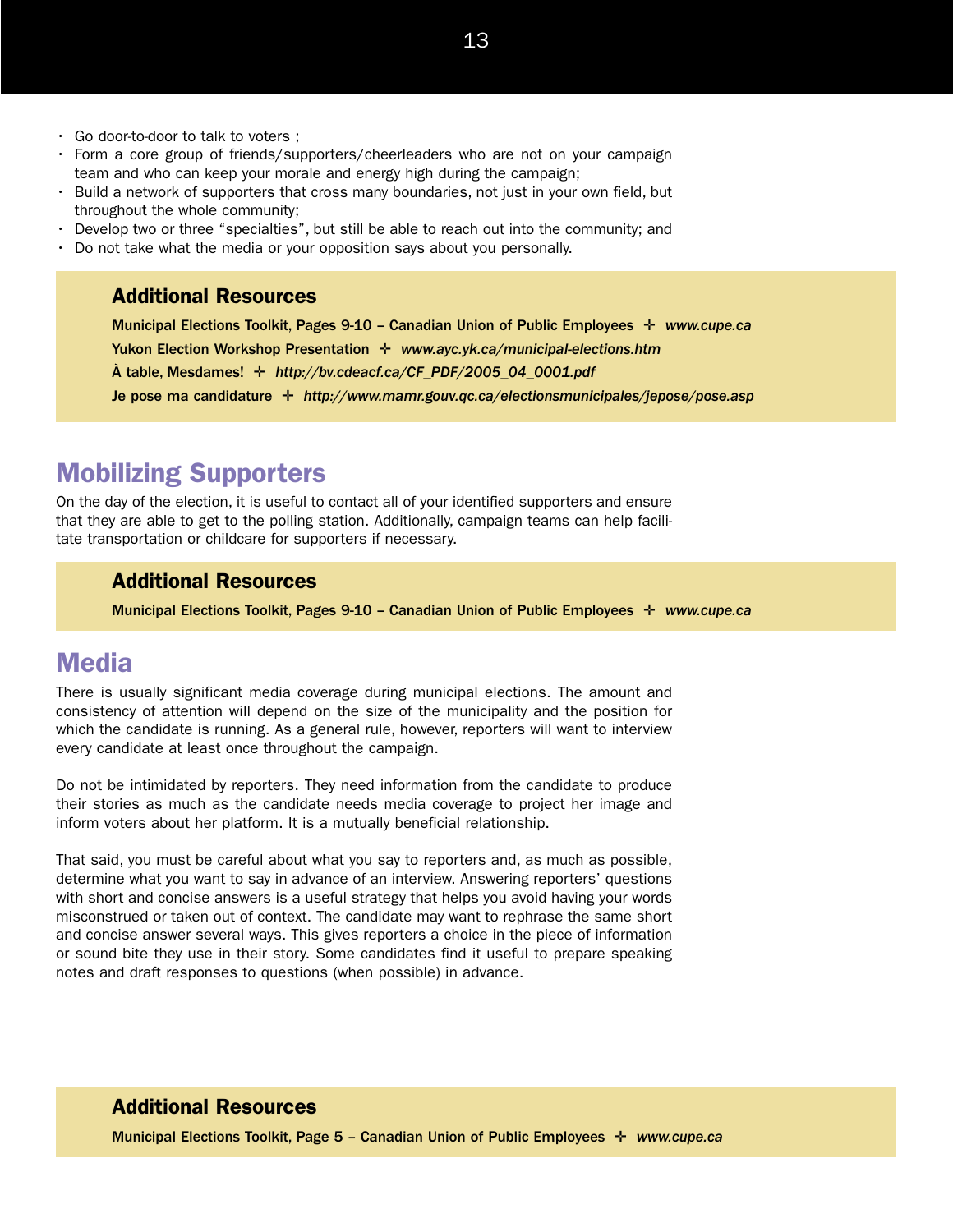# **Election Outcomes**

Whether the candidate wins or loses, holding a "post mortem" after the election is a useful exercise. The candidate and her team should discuss how the campaign unfolded, noting strengths, weaknesses and where to improve. It is helpful to keep lists of supporters and contributors, timelines and any other resources developed during the campaign that may be used if the candidate decides to run again at a later date. For example, signs can be recycled from campaign to campaign.

**"I felt it was important to be involved in my community. Civic politics are a great place to start."**

> *Councillor Tiffany Paulsen, Saskatoon, Sask.*

It is also important to acknowledge all those who donated time, money or expertise to the campaign. This can be done with individual thank-you cards or small gifts. The candidate may also want to consider a thank-you party on election night or as a separate event. Although the campaign is over, there are still financial-disclosure obligations to be fulfilled, so be sure to meet the deadlines.

#### **Losing**

Losing does not mean a candidate has failed. In a democracy, one candidate must lose so that another may win. Yet even in losing, the candidate has acquired more experience than she had before and raised her profile in the community. This can increase her chances of winning if she chooses to run in a subsequent election. It is very important to be gracious to your opponents, especially in defeat. Do not let your defeat discourage you from running again.

#### **Winning**

Congratulations! You are no longer a candidate but a municipal politician. In this new capacity, there is a great deal of information to learn and absorb, a new skill set to develop and other guides and supports to access. Enjoy the victory but be prepared for the adjustment to life as a mayor or councillor. Look for ways to include other women in the political process, such as appointments to municipal boards or committees, and encourage and support others who are considering election bids of their own.

Good luck!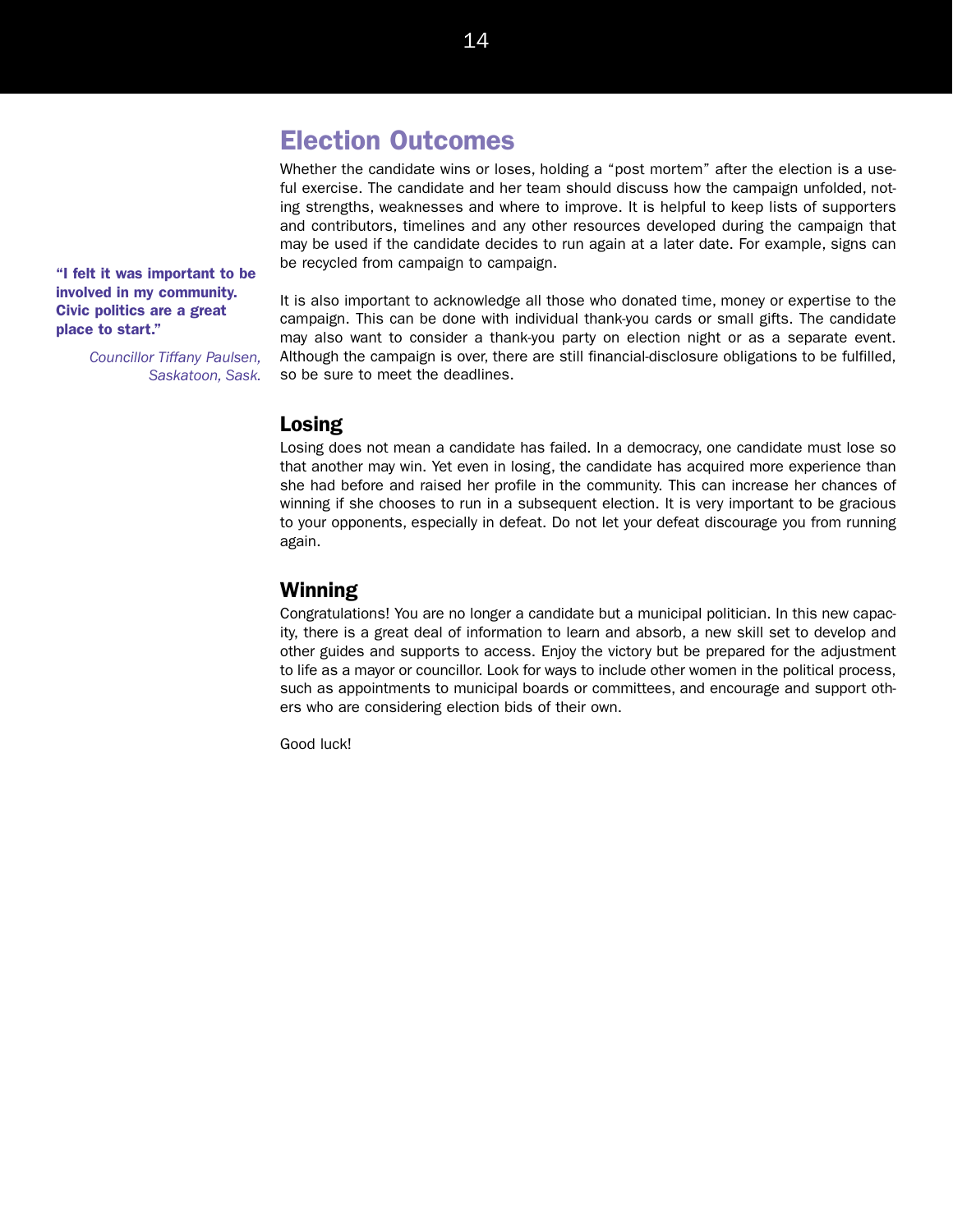# **Appendix A: Resources**

Here is a list of many of the guides, handbooks and other materials available for candidates in municipal elections. There are some general resources, but most apply to a specific province. The general aspects of a municipal election campaign are consistent across the country. However, in order to understand the specific rules that apply in your jurisdiction, it is best to use a guide designed for your area. Contact your municipality to see if there is a local election guide. Consult as many resources as you can. Many of these references are referred to in this toolkit.

Resources followed by an asterisk (\*) are particularly useful. Where there is no website indicated, contact the organization or government body referenced for information on how to obtain the document.

| General Resources. Women in Follucs                                        |                                                                                                                                                                                                        |  |
|----------------------------------------------------------------------------|--------------------------------------------------------------------------------------------------------------------------------------------------------------------------------------------------------|--|
| <b>Author</b>                                                              | <b>Resource</b>                                                                                                                                                                                        |  |
| <b>Marguerite Ceschi-Smith</b><br>with Equal Voice                         | Planning Campaign School Checklist for Equal Voice<br>-Steps for hosting a campaign school<br>www.equalvoice.ca/                                                                                       |  |
| Nova Scotia Advisory<br><b>Council on the Status</b><br>of Women           | Untapped Resources: Women and Municipal Government in Nova Scotia<br>-Discussion of women's participation in municipal government<br>http://women.gov.ns.ca/pubs2005_06/UntappedFinal_Report.pdf       |  |
| Groupe Femmes,<br>Politique et Démocratie                                  | -Mandate of educating women on political involvement<br>www.femmes-politique-et-democratie.com/                                                                                                        |  |
| <b>Federation of Canadian</b><br><b>Municipalities</b>                     | -General resources on municipal issues<br>-English and French<br>www.fcm.ca<br>Women in Government / Femmes dans le gouvernement<br>-Current research and tools<br>www.fcm.ca/women/ www.fcm.ca/femmes |  |
| <b>Equal Voice</b>                                                         | -Mandate to increase the political presence of women in elected and<br>non-elected capacities in all orders of of government<br>www.equalvoice.ca                                                      |  |
| <b>YWCA</b>                                                                | One Woman, One Voice*<br>-Focus on encouraging all types of political involvement<br>-Profiles of Edmonton women in politics<br>http://www.onewomanonevote.org/                                        |  |
| <b>Prince Edward Island</b><br><b>Coalition for Women in</b><br>Government | Getting Women Elected: Innovative Practices<br>from Around the World<br>http://www.wnpei.org/womeningovernment/pdfs/innovative.pdf                                                                     |  |

## **General Resources: Women in Politics**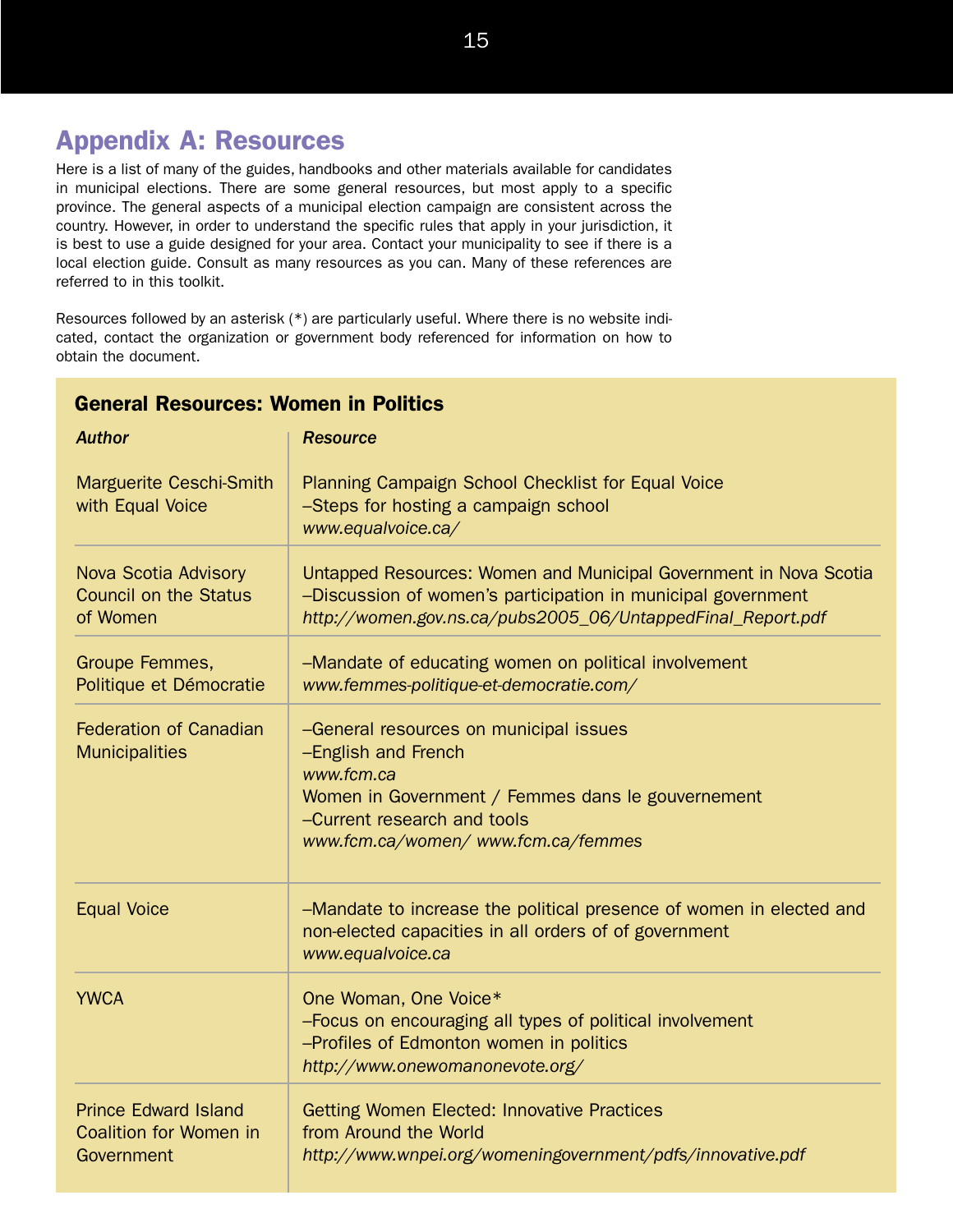| <b>General Campaign Resources</b>                                                     |                                                                                                                                                                                                                                                                                                                                                         |  |
|---------------------------------------------------------------------------------------|---------------------------------------------------------------------------------------------------------------------------------------------------------------------------------------------------------------------------------------------------------------------------------------------------------------------------------------------------------|--|
| <b>Author</b>                                                                         | <b>Resource</b>                                                                                                                                                                                                                                                                                                                                         |  |
| <b>Canadian Labour</b><br>Congress                                                    | Introduction to Campaign Management<br>-Overview of campaign management<br><b>Candidate's Guide</b><br>-Guide for candidates, focus on running a campaign<br><b>Organizer Training Municipal Program</b><br>Guide for organizing a municipal program                                                                                                    |  |
| Nova Scotia Advisory<br><b>Council on the Status</b><br>of Women                      | Votes for Women: A Political Guidebook / Des votes pour les femmes*<br>-Handbook for campaigning<br>English: http://women.gov.ns.ca/pubs2004_05/Votes_for_Women.pdf<br>Français:<br>http://women.gov.ns.ca/pubs2004_05/Votes_for_Women%20Fr.pdf                                                                                                         |  |
| Centre de documentation<br>sur l'éducation des<br>adultes et la condition<br>féminine | Comment prendre sa place en politique: étapesfranchir pour se<br>présenter en politique municipale, provinciale et fédérale et plan d'or-<br>ganisation d'une campagne électorale<br>-Descriptive guide for involvement at all levels of politics<br>-Must purchase this resource<br>http://catalogue.cdeacf.ca/Record.htm?idlist=2&record=276012409429 |  |
| <b>Equal Voice</b>                                                                    | $-$ Getting to the Gate*<br>Online Campaign School for all orders of government<br>www.gettingtothegate.com                                                                                                                                                                                                                                             |  |
| <b>Ministry of Community</b><br><b>Services</b>                                       | - Candidate's Guide: Local Elections in British Columbia 2008<br>www.cd.gov.bc.ca/lgd/gov_structure/library/local_elections_<br>candidate_guide.pdf                                                                                                                                                                                                     |  |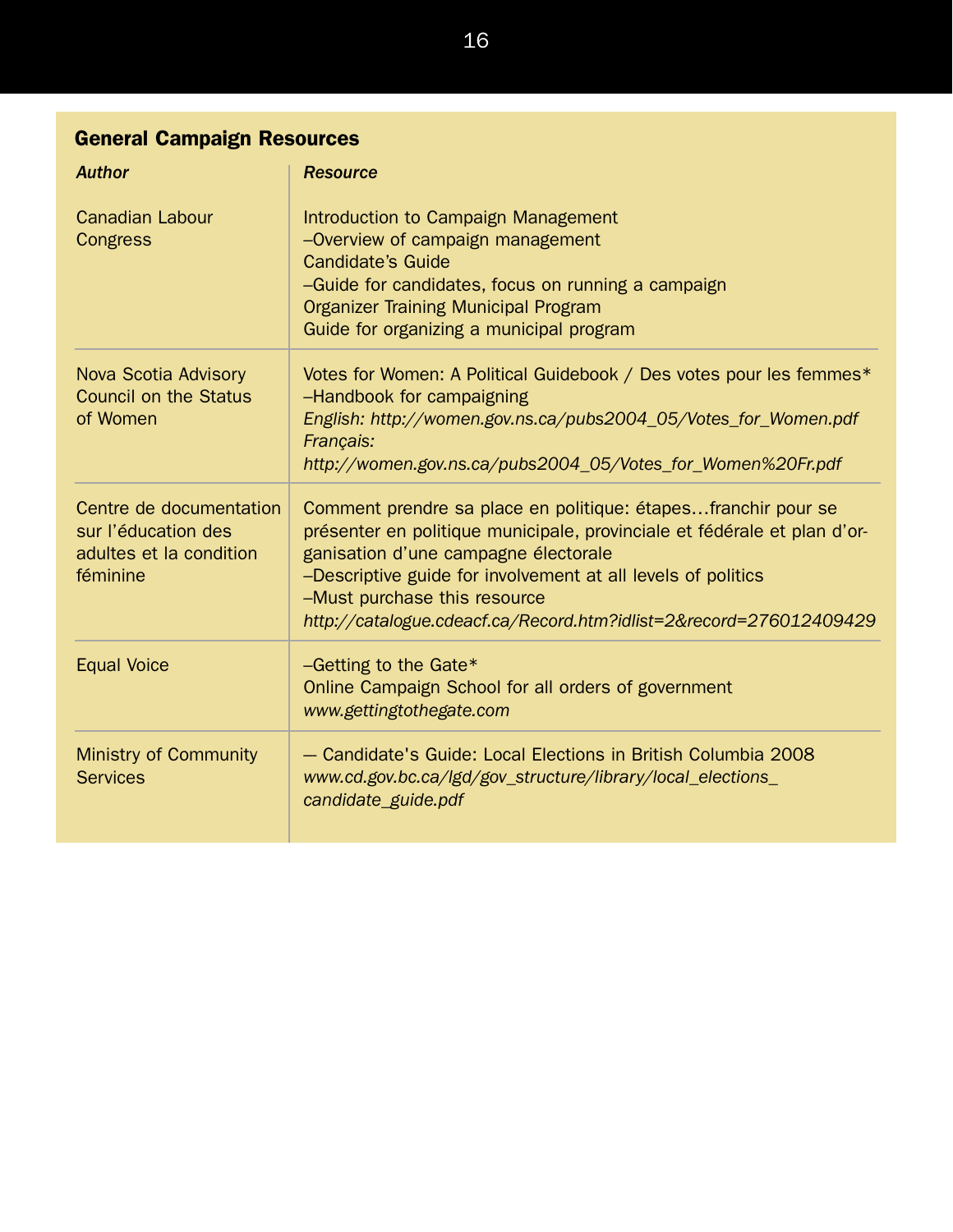| <b>Alberta</b>                          |                                                                                                                                                                                                                                                               |
|-----------------------------------------|---------------------------------------------------------------------------------------------------------------------------------------------------------------------------------------------------------------------------------------------------------------|
| <b>Author</b>                           | <b>Resource</b>                                                                                                                                                                                                                                               |
| <b>Municipal Affairs</b><br>and Housing | Running for Municipal Politics in Alberta<br>-Comprehensive guide, updated 2007<br>www.municipalaffairs.alberta.ca/documents/ms/running for municipal<br>office_in_alberta_2007.pdf<br><b>Local Authorities Election Act Guide</b><br>-Technical requirements |
| <b>Alberta Leaders</b>                  | Site for people interested in becoming a candidate<br>http://www.albertaleaders.ca/index.htm<br>-Technical Guide<br>http://www.albertaleaders.ca/know/2007%20LAEA%20manual.pdf                                                                                |

| <b>British Columbia</b>                         |                                                                                                                                                              |  |
|-------------------------------------------------|--------------------------------------------------------------------------------------------------------------------------------------------------------------|--|
| <b>Author</b>                                   | <b>Resource</b>                                                                                                                                              |  |
| Canadian Women<br><b>Voter's Congress</b>       | -Campaign school located in Vancouver<br>www.canadianwomenvoterscongress.org/history                                                                         |  |
| Ministry of the Attorney<br>General             | Financial Disclosure Act Fact Sheet<br>-Overview of financial disclosure legislative requirements<br>www.ag.gov.bc.ca/public/DisclosureFactsheetWEB-MLAs.pdf |  |
| <b>Ministry of Community</b><br><b>Services</b> | - Candidate's Guide: Local Elections in British Columbia 2008<br>www.cd.gov.bc.ca/lgd/gov_structure/library/local_elections_<br>candidate_guide.pdf          |  |

| <b>Manitoba</b>                       |                                                                                                                                       |
|---------------------------------------|---------------------------------------------------------------------------------------------------------------------------------------|
| <b>Author</b>                         | <b>Resource</b>                                                                                                                       |
| Manitoba<br>Intergovernmental Affairs | Candidate's Guide to Municipal Elections<br>English only:<br>www.gov.mb.ca/ia/programs/local_gov/pdf/elections_candidate_guide.pdf    |
|                                       | A Reference Guide for Elected Municipal Officials<br>English only:<br>www.gov.mb.ca/ia/programs/local_gov/documents/emo_ref_guide.doc |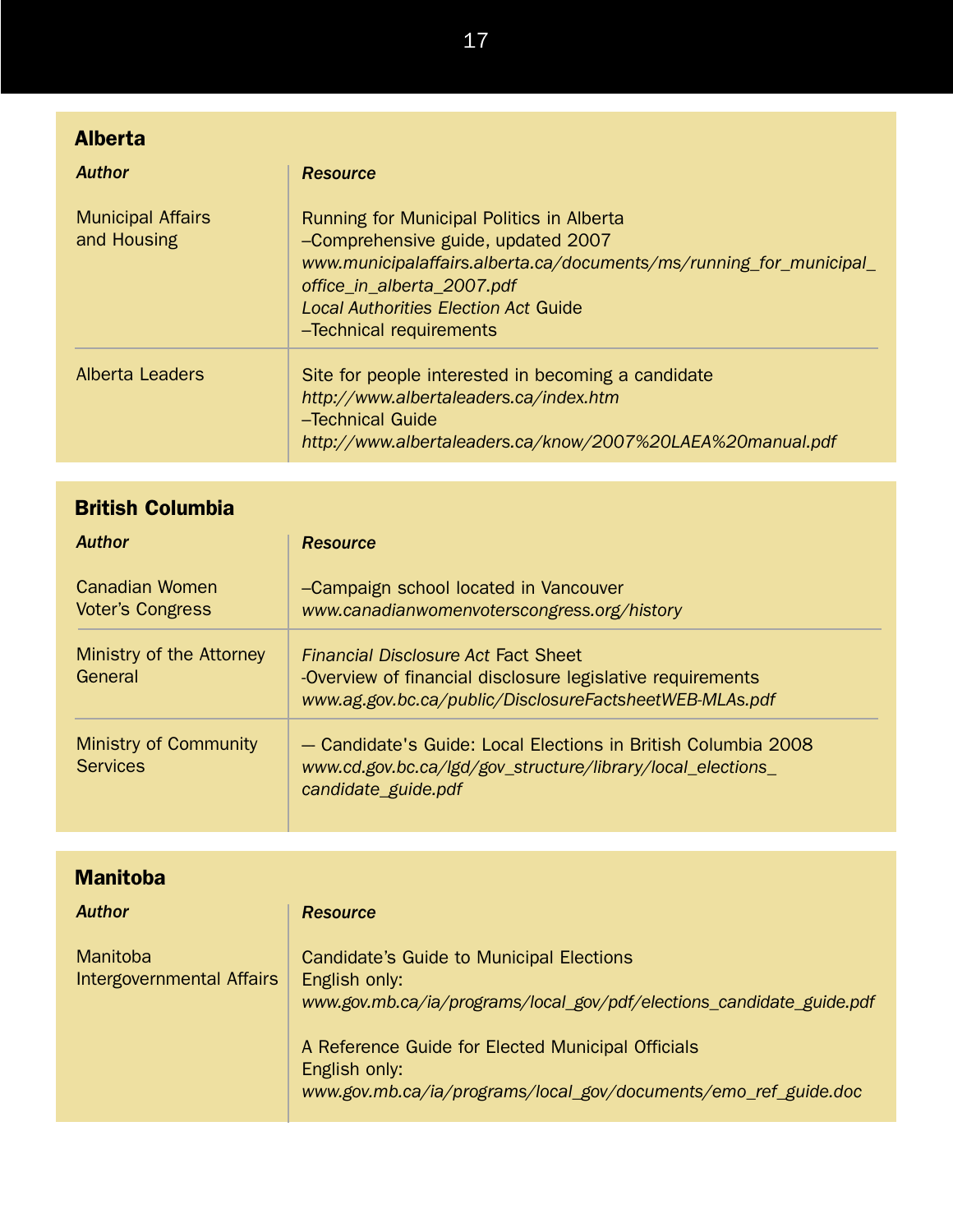| <b>New Brunswick</b>                  |                                                                                                                                                                                                                                                                                                                                                                                     |  |
|---------------------------------------|-------------------------------------------------------------------------------------------------------------------------------------------------------------------------------------------------------------------------------------------------------------------------------------------------------------------------------------------------------------------------------------|--|
| <b>Author</b>                         | <b>Resource</b>                                                                                                                                                                                                                                                                                                                                                                     |  |
| Government of<br><b>New Brunswick</b> | Information for Prospective Candidates in Municipalities and Rural<br>Communities / Information pour les candidats municipaux et de<br>communauté rurales éventuels<br>-Overview of legal requirements and procedures for candidates<br>English: www.gnb.ca/elections/general/generalmuncandidateinfo-e.asp<br>Français: www.gnb.ca/elections/general/generalmuncandidateinfo-f.asp |  |

| <b>Newfoundland and Labrador</b>                                |                                          |  |
|-----------------------------------------------------------------|------------------------------------------|--|
| <b>Author</b>                                                   | <b>Resource</b>                          |  |
| <b>Municipal Training and</b><br><b>Development Corporation</b> | http://municipaltraining.nf.ca/home.html |  |

| <b>Northwest Territories</b>                     |                                                                                                                                                         |  |
|--------------------------------------------------|---------------------------------------------------------------------------------------------------------------------------------------------------------|--|
| <b>Author</b>                                    | <b>Resource</b>                                                                                                                                         |  |
| <b>City of Yellowknife</b>                       | www.yellowknife.ca/Assets/City+Clerks/Guide+for+Prospective+<br>Candidates.pdf                                                                          |  |
| Municipal and<br><b>Community Affairs</b>        | Roles and Responsibilities of Council<br>www.maca.gov.nt.ca/toolkit/community_governance/index.html                                                     |  |
| <b>Elections Northwest</b><br><b>Territories</b> | A Guide for Prospective Candidates<br>-Detailed information about election procedures<br>http://www.electionsnwt.ca/english/candidates_information.html |  |
|                                                  |                                                                                                                                                         |  |
| <b>Nova Scotia</b>                               |                                                                                                                                                         |  |

| <b>Author</b>                                         | <b>Resource</b>                                                                                                                                        |
|-------------------------------------------------------|--------------------------------------------------------------------------------------------------------------------------------------------------------|
| Service Nova Scotia and<br><b>Municipal Relations</b> | Candidate's Guide to Municipal Elections<br>-Detailed information about election procedures<br>www.gov.ns.ca/snsmr/muns/manuals/pdf/CandidateGuide.pdf |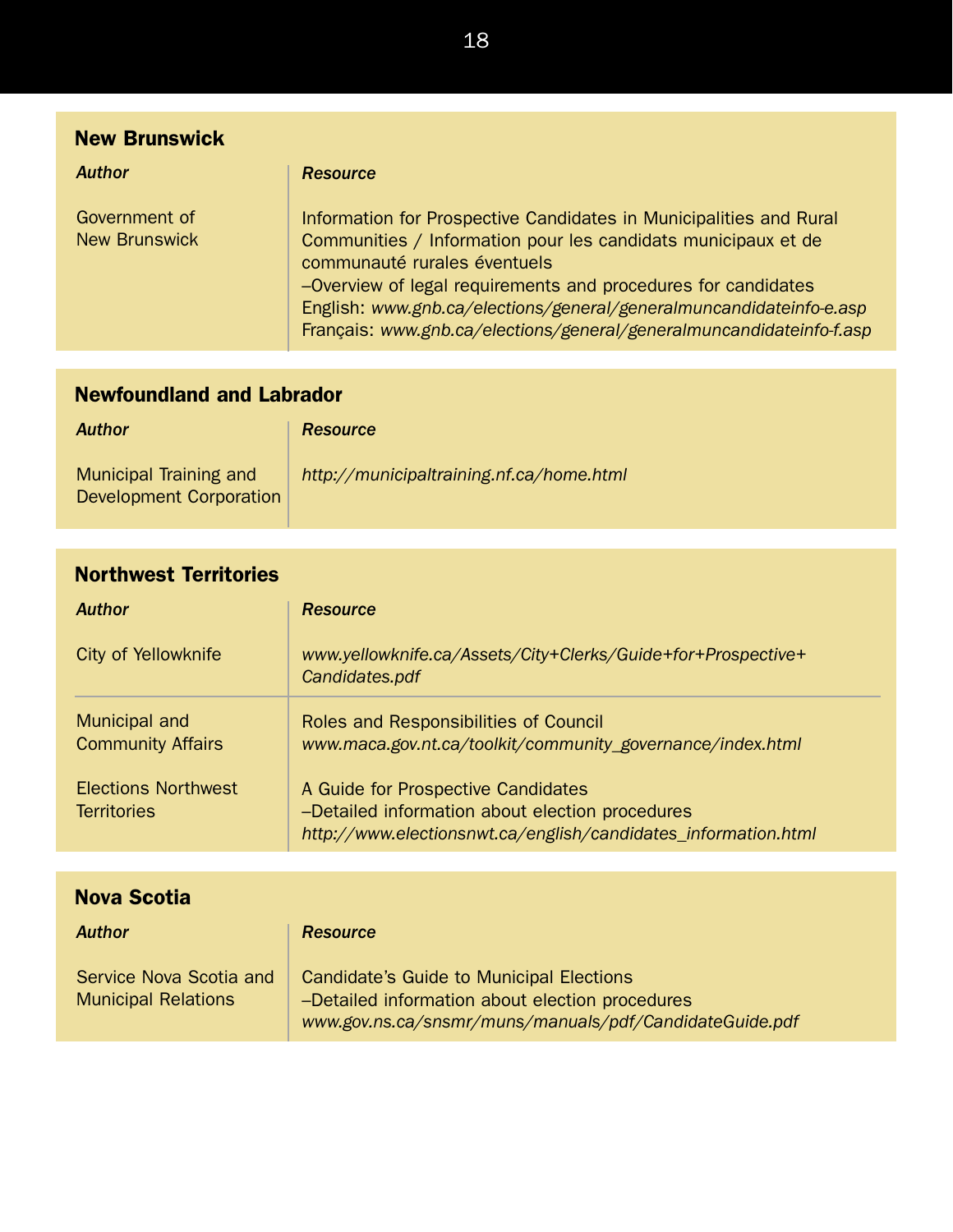| <b>Nunavut</b>                                                             |                                                                                                                                                                                                                                                                                                                                                                                 |
|----------------------------------------------------------------------------|---------------------------------------------------------------------------------------------------------------------------------------------------------------------------------------------------------------------------------------------------------------------------------------------------------------------------------------------------------------------------------|
| <b>Author</b>                                                              | <b>Resource</b>                                                                                                                                                                                                                                                                                                                                                                 |
| <b>Ministry of Municipal</b><br><b>Affairs and Housing</b>                 | <b>Election Information</b><br>www.maca.gov.nt.ca/toolkit/community_governance/election.html                                                                                                                                                                                                                                                                                    |
| <b>Ontario</b>                                                             |                                                                                                                                                                                                                                                                                                                                                                                 |
| <b>Author</b>                                                              | <b>Resource</b>                                                                                                                                                                                                                                                                                                                                                                 |
| <b>Ministry of Municipal</b><br><b>Affairs and Housing</b>                 | <b>Municipal Elections 2006 Guide</b><br>www.mah.gov.on.ca/Asset1432.aspx                                                                                                                                                                                                                                                                                                       |
| <b>Canadian Union of</b><br><b>Public Employees</b>                        | Municipal Elections Toolkit 2006*<br>-Contact CUPE Ontario to obtain                                                                                                                                                                                                                                                                                                            |
|                                                                            |                                                                                                                                                                                                                                                                                                                                                                                 |
| <b>Prince Edward Island</b>                                                |                                                                                                                                                                                                                                                                                                                                                                                 |
| <b>Author</b>                                                              | <b>Resource</b>                                                                                                                                                                                                                                                                                                                                                                 |
| <b>Prince Edward Island</b><br><b>Coalition for Women in</b><br>Government | It's About Time: An initiative to elect women in PEI<br>-Research and resources for candidates<br>http://www.wnpei.org/womeningovernment/index.html                                                                                                                                                                                                                             |
|                                                                            |                                                                                                                                                                                                                                                                                                                                                                                 |
| Quebec                                                                     |                                                                                                                                                                                                                                                                                                                                                                                 |
| <b>Author</b>                                                              | <b>Resource</b>                                                                                                                                                                                                                                                                                                                                                                 |
| Groupe Femmes,<br>Politique et Démocratie                                  | L'École Femmes et Démocratie<br>-Five day campaign school for candidates in all orders of government<br>http://www.femmes-politique-et-democratie.com/ecole_ete.php<br>L'Opération Mentorat<br>-Mentoring program which pairs former politicians with women who<br>are just beginning to get involved politically<br>http://www.femmes-politique-et-democratie.com/mentorat.php |
| Affaires municipales et<br><b>Régions Québec</b>                           | Je pose ma candidature*<br>-Comprehensive website detailing steps for nomination and campaign<br>requirements<br>http://www.mamr.gouv.qc.ca/electionsmunicipales/jepose/pose.asp<br>Pourquoi pas vous?*<br>-Introduction to municipal government and positions on council<br>http://www.mamrot.gouv.qc.ca/publications/legislation/guide_pourquoi_<br>pas_vous.pdf              |
| Gaspésie et des Îles                                                       | À table, Mesdames!* http://bv.cdeacf.ca/CF_PDF/2005_04_0001.pdf                                                                                                                                                                                                                                                                                                                 |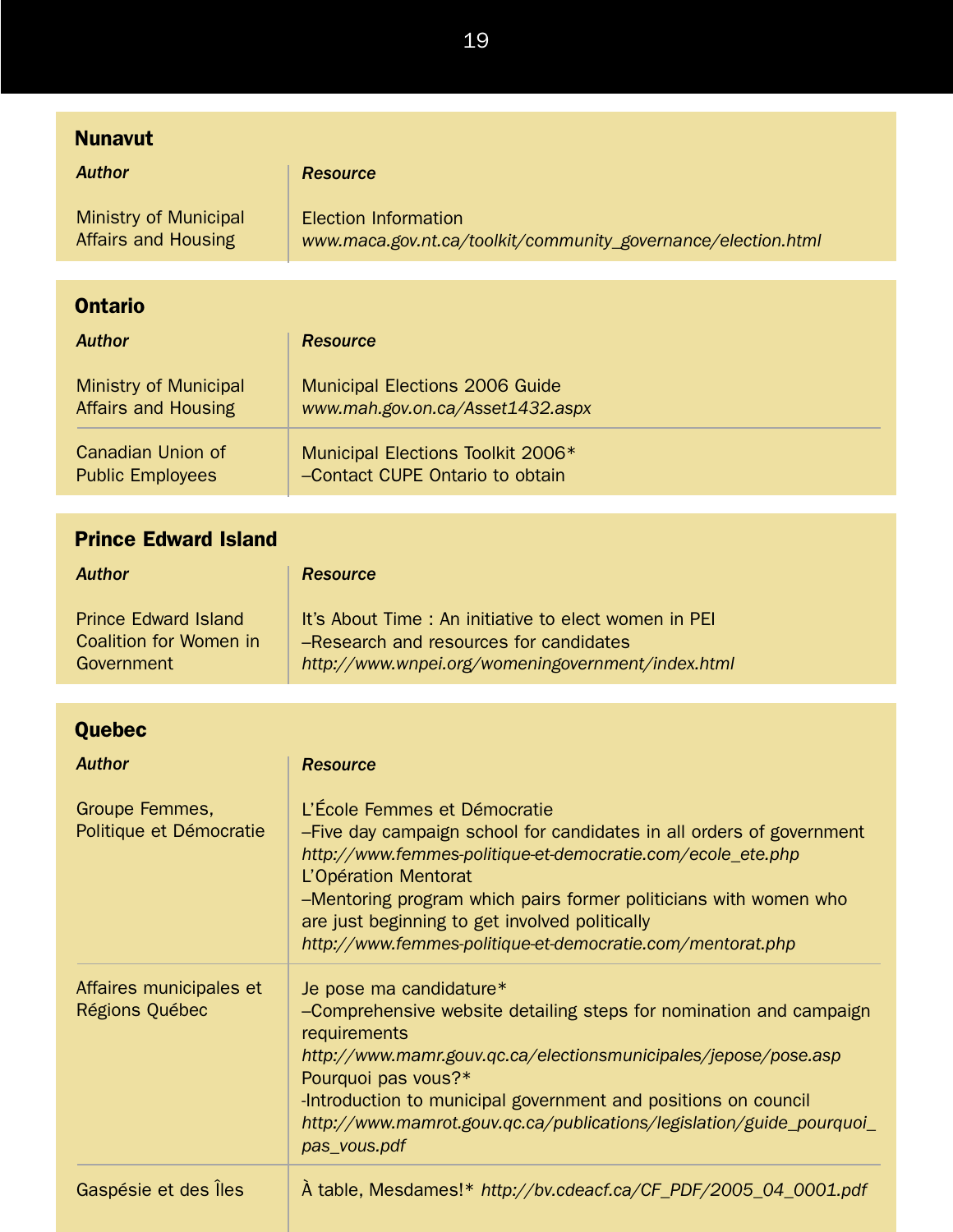| <b>Saskatchewan</b>                           |                                                                                                                                                                                                              |  |
|-----------------------------------------------|--------------------------------------------------------------------------------------------------------------------------------------------------------------------------------------------------------------|--|
| <b>Author</b>                                 | <b>Resource</b>                                                                                                                                                                                              |  |
| <b>Municipal Relations</b><br><b>Division</b> | <b>Rural Municipal Elections</b><br>http://www.qp.gov.sk.ca/index.cfm?fuseaction=publications.details&p=1<br>1454                                                                                            |  |
|                                               | <b>Urban Municipal Elections</b><br>http://www.municipal.gov.sk.ca/adx/aspx/adxGetMedia.aspx?DocID=67<br>0,94,88, Documents & Medial D=10827 & Filename=election + urb + mun +-<br>+tv+jan08.pdf             |  |
|                                               | Information for Candidates for Elected Municipal Office<br>http://www.municipal.gov.sk.ca/adx/aspx/adxGetMedia.aspx?DocID=67<br>0,94,88,Documents&MediaID=10829&Filename=info+for+elected+cand<br>idates.pdf |  |

| Yukon                                      |                                                                                                                                                                                                       |  |
|--------------------------------------------|-------------------------------------------------------------------------------------------------------------------------------------------------------------------------------------------------------|--|
| <b>Author</b>                              | <b>Resource</b>                                                                                                                                                                                       |  |
| Association of Yukon<br><b>Communities</b> | Election Workshop Presentation*<br>-Overview of election components<br>www.ayc.yk.ca/municipal-elections.htm                                                                                          |  |
| <b>Elections Yukon</b>                     | <b>Campaign Financing Policies</b><br>http://electionsyukon.gov.yk.ca/docs/campaign_financing.pdf<br>Information for Candidates in Yukon Elections<br>www.electionsyukon.gov.yk.ca/docs/canmanual.pdf |  |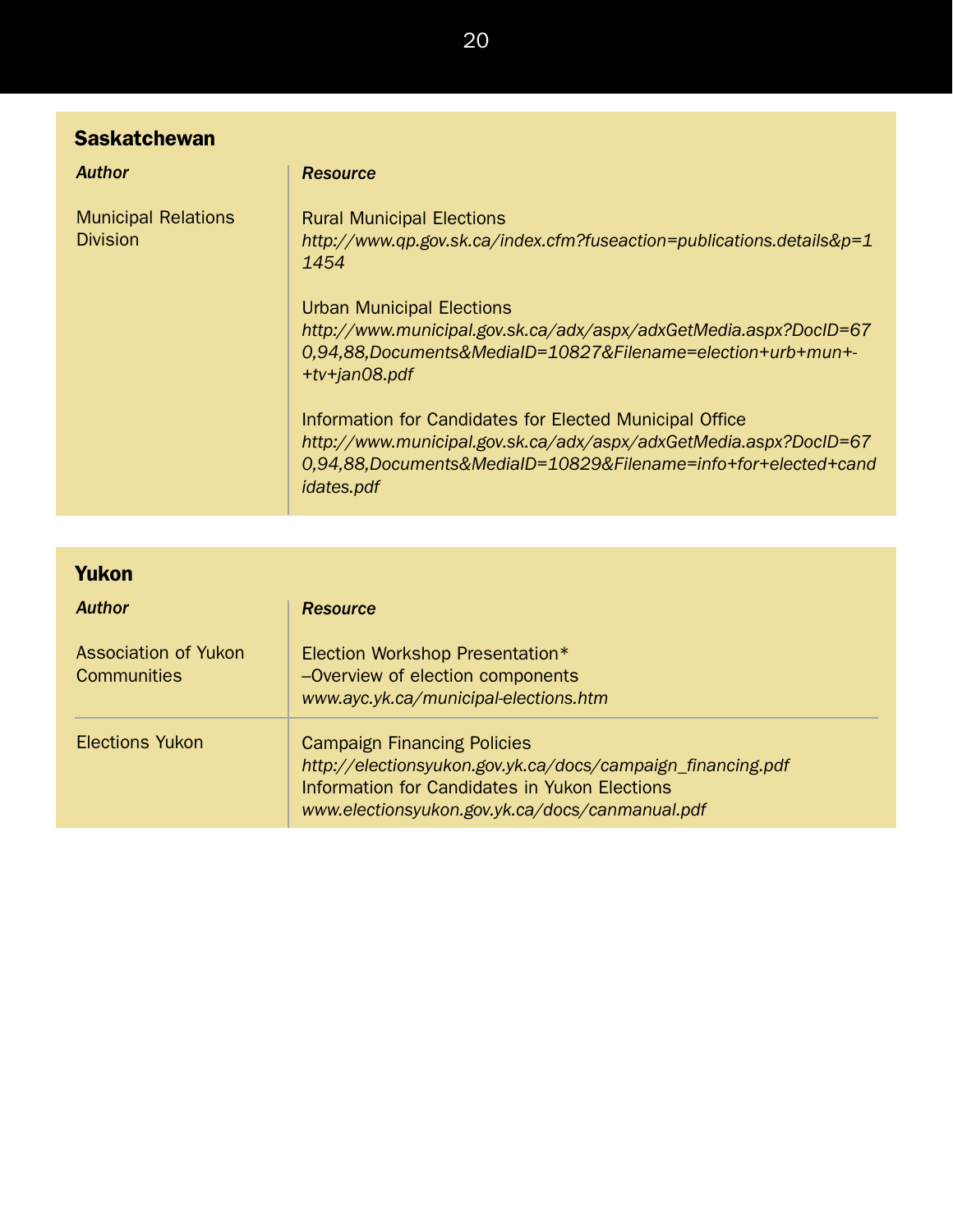# **Appendix B: Legislation**

Most jurisdictions have guides available that present legislative requirements in a consolidated and user-friendly format. However, candidates may wish to refer directly to the appropriate legislation to clarify rules as secondary sources do not guarantee the most up-to-date legislative requirements. Municipal bylaw officers are a useful resource in determining local legislation that applies.

Please note that online versions of legislation are not guaranteed to be accurate or to reflect recent amendments. As well, not all legislation is available online: local libraries and government offices are likely to have a copy, or will be able to direct candidates to the document.

## **Alberta**

| <b>Local Authorities Election Act</b>                               | www.qp.gov.ab.ca/Documents/acts/L21.CFM                                  |  |
|---------------------------------------------------------------------|--------------------------------------------------------------------------|--|
| <b>Municipal Government Act</b>                                     | www.qp.gov.ab.ca/Documents/acts/M26.CFM                                  |  |
| <b>British Columbia</b>                                             |                                                                          |  |
| <b>Local Government Act</b>                                         | www.qp.gov.bc.ca/statreg/stat/L/96323_00.htm                             |  |
| <b>Financial Disclosure Act</b>                                     | www.qp.gov.bc.ca/statreg/stat/F/96139_01.htm                             |  |
| <b>Manitoba</b>                                                     |                                                                          |  |
| <b>Municipal Councils and School</b><br><b>Boards Elections Act</b> | web2.gov.mb.ca/laws/statutes/ccsm/m257e.php                              |  |
| <b>New Brunswick</b>                                                |                                                                          |  |
| <b>Municipal Elections Act</b>                                      | www.gnb.ca/acts/acts/m-21-01.htm                                         |  |
| <b>Newfoundland and Labrador</b>                                    |                                                                          |  |
| <b>Elections Act</b>                                                | http://www.hoa.gov.nl.ca/hoa/statutes/e03-1.htm                          |  |
| Amendments                                                          |                                                                          |  |
|                                                                     | http//www.assembly.nl.ca/legislation/sr/annualstatutes/2005/0521.chp.htm |  |
| <b>Northwest Territories</b>                                        |                                                                          |  |
| <b>Local Authorities Election Act</b>                               | http://www.maca.gov.nt.ca/resources/election_information/                |  |
|                                                                     | Local%20Authorities%20Election%20Act.pdf                                 |  |
| <b>Nova Scotia</b>                                                  |                                                                          |  |
| <b>Municipal Elections Act</b>                                      | www.gov.ns.ca/legislature/legc/statutes/muncpel.htm                      |  |
| <b>Nunavut</b>                                                      |                                                                          |  |
| <b>Local Authorities Elections Act</b>                              | http://www.canlii.org/nu/laws/sta/l-10/20070904/whole.html               |  |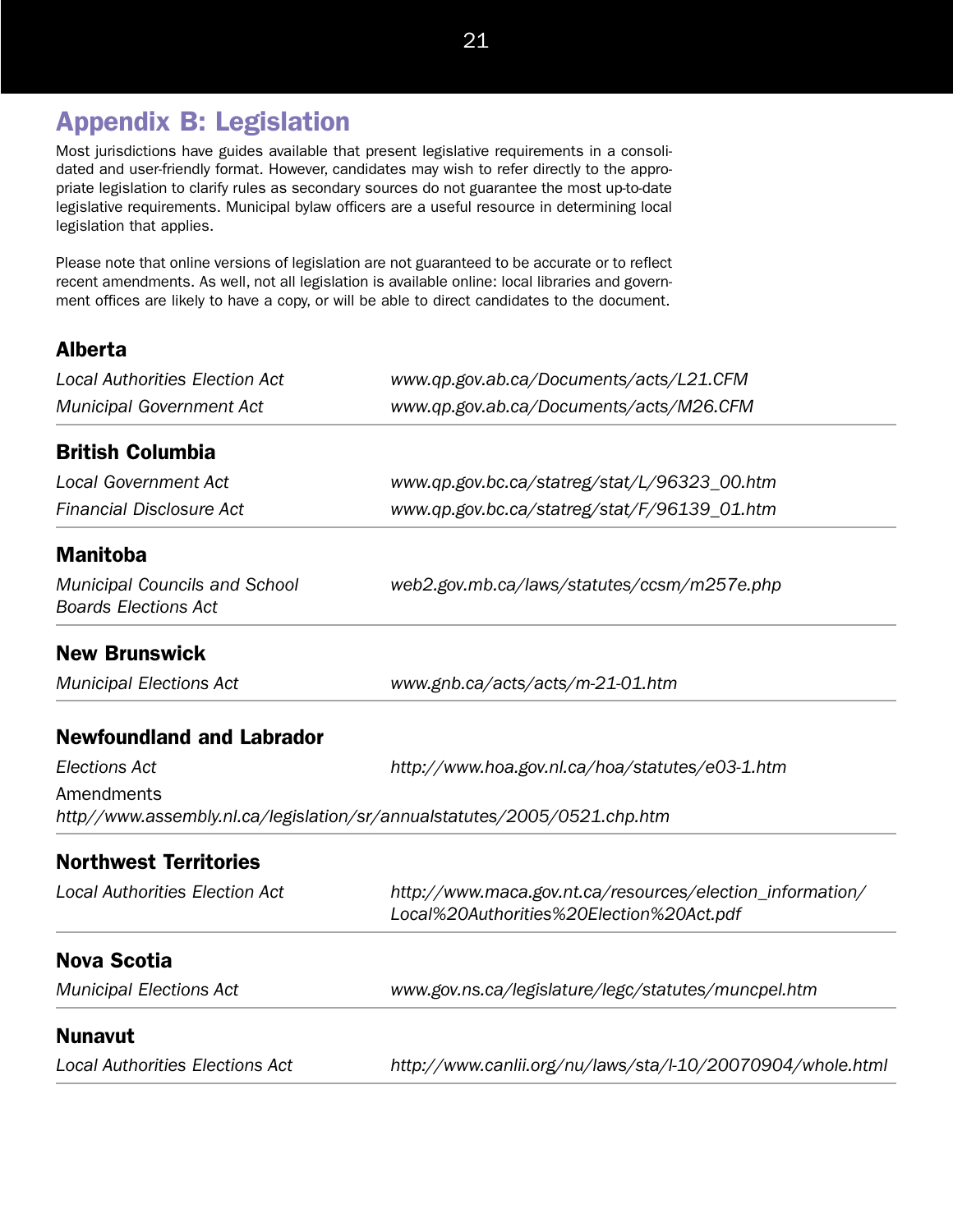# **Appendix B: Legislation (continued)**

## **Ontario**

| <b>Municipal Elections Act</b>                                     | www.elaws.gov.on.ca/html/statutes/english/elaws_statutes_<br>96m32_e.htm                                  |  |  |
|--------------------------------------------------------------------|-----------------------------------------------------------------------------------------------------------|--|--|
| Listing of Legislation and Regulations                             | http://www.mah.gov.on.ca/Page1507.aspx                                                                    |  |  |
| <b>Prince Edward Island</b>                                        |                                                                                                           |  |  |
| <b>Municipal Election Legislation</b>                              | http://www.electionspei.ca/municipal/legislation/index.php                                                |  |  |
| Quebec                                                             |                                                                                                           |  |  |
| Loi sur les élections et les référendums<br>dans les municipalités | http://www2.publicationsduquebec.gouv.qc.ca/dynamicSearch/<br>telecharge.php?file=/E_2_2/E2_2.html&type=2 |  |  |
| <b>Saskatchewan</b>                                                |                                                                                                           |  |  |
| <b>Municipalities Act</b>                                          | www.publications.gov.sk.ca/details.cfm?p=27278&cl=5                                                       |  |  |
| <b>Local Government Election Act</b>                               | www.publications.gov.sk.ca/details.cfm?p=609%20                                                           |  |  |
| Yukon                                                              |                                                                                                           |  |  |
| Elections Act                                                      | http://www.gov.yk.ca/legislation/acts/elections.pdf                                                       |  |  |
| <b>Municipal Act</b>                                               | http://www.gov.yk.ca/legislation/acts/municipal.pdf                                                       |  |  |

# **Appendix C: Provincial Contacts**

The following is a list of provincial and territorial bodies and government contacts that you may find useful. Most of the information provided by provincial associations is for elected councilors; however, they have very useful background information on municipal issues.

Municipal by-law officers are often your most useful contact as they will be able to speak specifically to the circumstances and requirements in your electoral district.

## **Alberta**

| Alberta Association of Municipal Districts and Counties | www.aamdc.com/         |
|---------------------------------------------------------|------------------------|
| Alberta Urban Municipalities Association                | www.munilink.net/live/ |
| Alberta Municipal Advisory Services Unit                | (780) 427-2225         |

## **British Columbia**

*Union of British Columbia Municipalities www.civicnet.bc.ca/*

#### **Manitoba**

Association of Manitoba Municipalities *www.amm.mb.ca/* Manitoba Intergovernmental Affairs *(204) 945-2572*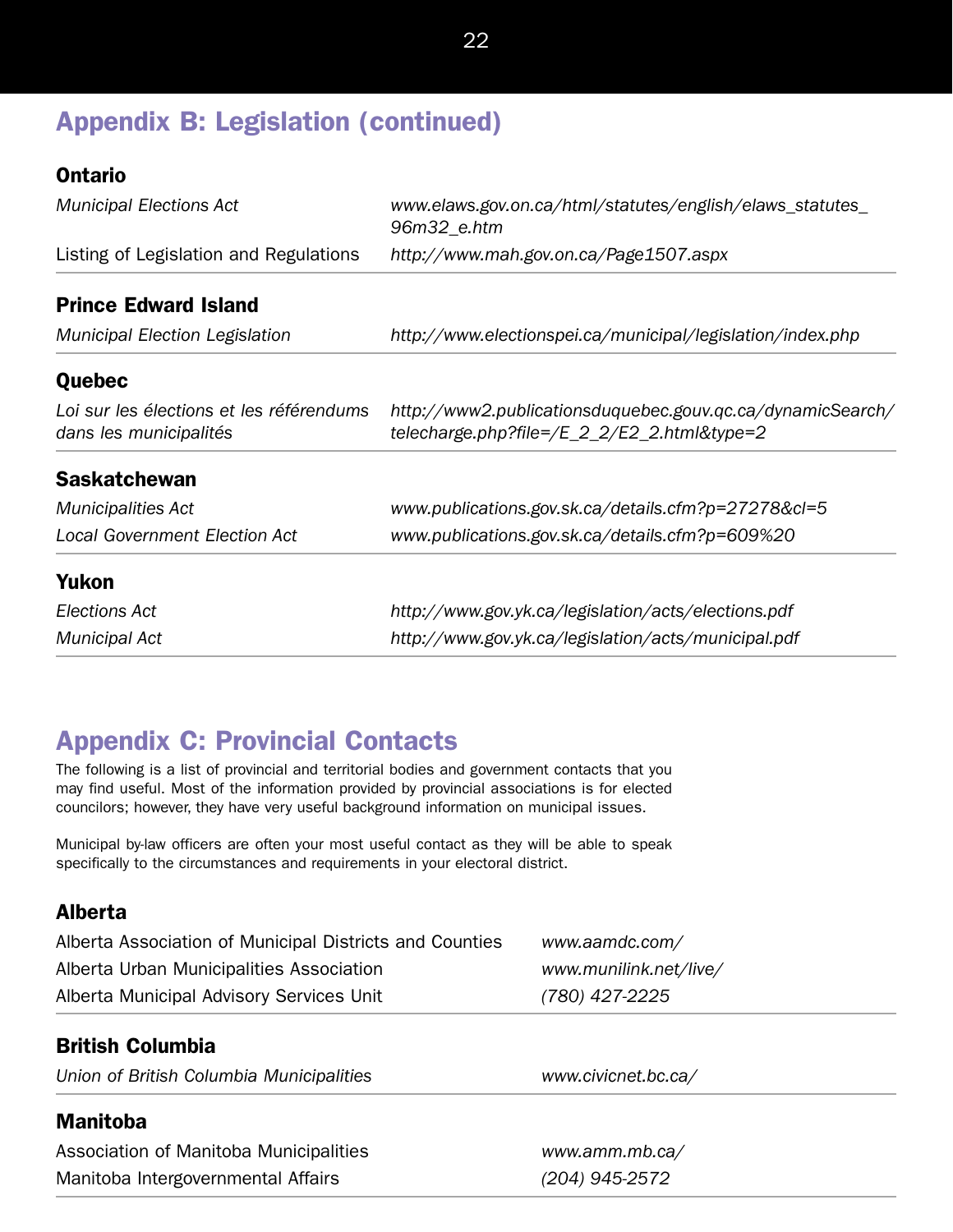# **Appendix C: Provincial Contacts (continued)**

| <b>New Brunswick</b>                                              |                                  |  |
|-------------------------------------------------------------------|----------------------------------|--|
| <b>Cities of New Brunswick Association</b>                        | (506) 357-4242<br>www.afmnb.org/ |  |
| Association francophone des municipalités du<br>Nouveau-Brunswick |                                  |  |
| Union of Municipalities of New Brunswick                          | (506) 523-4522                   |  |
| <b>Newfoundland and Labrador</b>                                  |                                  |  |
| Municipalities Newfoundland and Labrador                          | www.municipalitiesnl.com/        |  |
| <b>Northwest Territories</b>                                      |                                  |  |
| <b>NWT Association of Communities</b>                             | www.nwtac.com/                   |  |
| <b>Nova Scotia</b>                                                |                                  |  |
| Union of Nova Scotia Municipalities                               | www.unsm.ca/                     |  |
| <b>Nunavut</b>                                                    |                                  |  |
| Nunavut Association of Municipalities                             | (867) 979-3111, ext. 221         |  |
| <b>Elections Nunavut</b>                                          | 1-800-267-4394                   |  |
| <b>Ontario</b>                                                    |                                  |  |
| Association of Municipalities of Ontario                          | www.amo.on.ca/                   |  |
| <b>Prince Edward Island</b>                                       |                                  |  |
| Federation of Prince Edward Island Municipalities                 | www.fpeim.ca/                    |  |
| <b>Quebec</b>                                                     |                                  |  |
| Fédération Québécoise des Municipalités                           | www.fqm.ca/                      |  |
| Union des municipalités du Québec                                 | www.umq.qc.ca/                   |  |
| <b>Saskatchewan</b>                                               |                                  |  |
| Saskatchewan Association of Rural Municipalities                  | www.sarm.ca/                     |  |
| Saskatchewan Urban Municipalities Association                     | www.suma.org/                    |  |
| <b>Yukon</b>                                                      |                                  |  |
| <b>Association of Yukon Communities</b>                           | www.ayc.yk.ca/                   |  |
| <b>Elections Yukon</b>                                            | 1-867-667-8683                   |  |